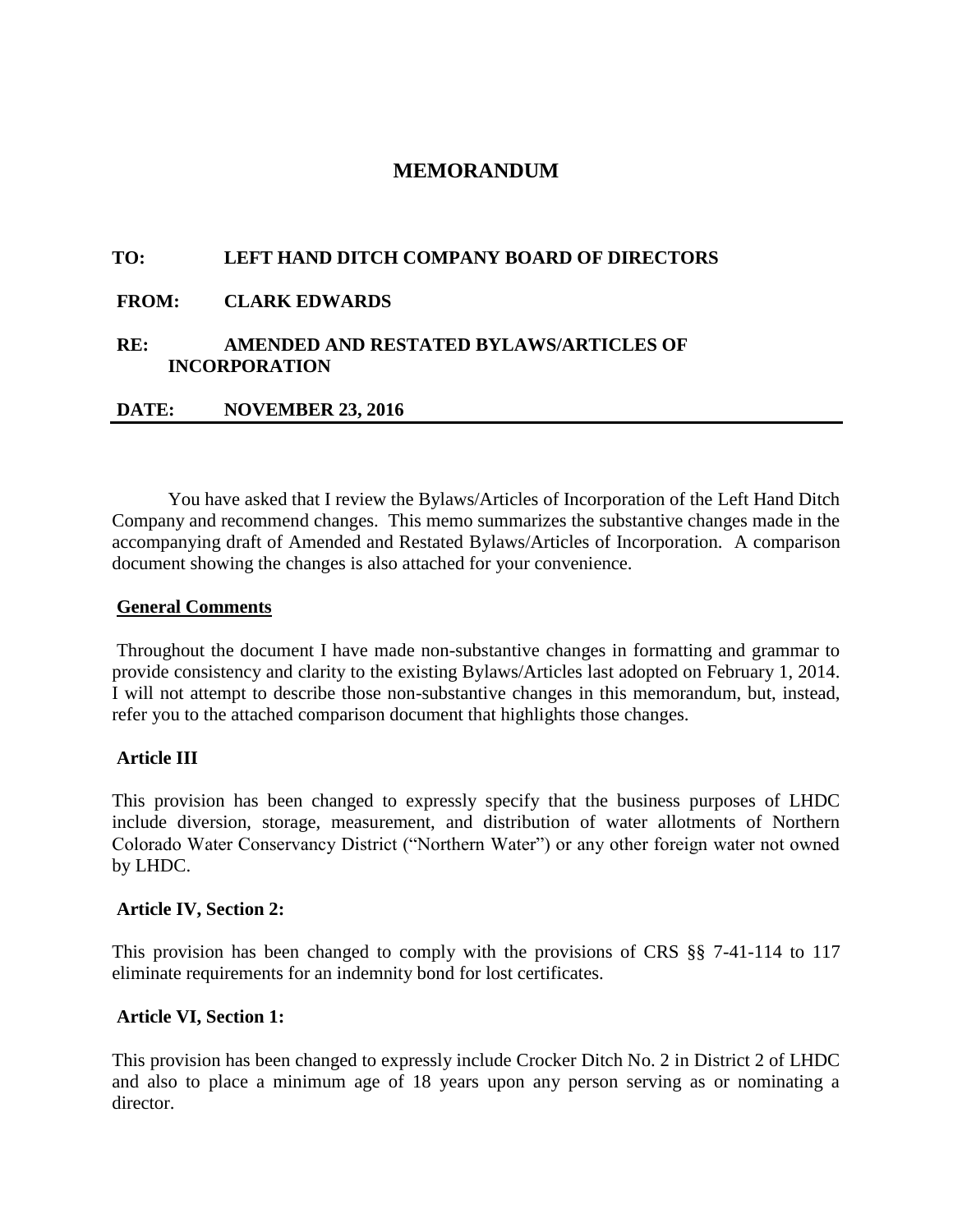# **Article VI, Section 6:**

This section was moved to Article VIII.

# **Article VII, Section 1:**

This provision was added to assure that a meeting of the Directors would occur shortly after the annual meeting of the Stockholders so that new officers of LHDC can be chosen by the Directors.

# **Article VII, Section 9:**

The provision clarified the interpretation of how a director has voted on a board action.

## **Article VII, Section 11:**

This provision has been changed to allow for notices during emergencies to be given by posting on LHDC's website or by e-mail.

## **Article VII, Section 1:**

This provision was moved from Article VI.

## **Article VII, Section 4:**

This provision was changed to more accurately track the actual duties of the LHDC secretary.

# **Article VIII, Section 5:**

This provision was changed to more accurately track the actual duties of the LHDC treasurer.

# **Article XI, Section 1:**

This provision was revised to expressly authorize that the stockholders by majority vote shall levy an assessment for delivery to stockholders by LHDC of water allotted by Northern Water or any other foreign water not owned by LHDC.

# **Article XI, Sections 2 and 3:**

The revisions to these sections clarify that assessments are deemed "delinquent" if unpaid by June 1 and, if such assessments remain unpaid for two years thereafter, LHDC shall commence the public sale process to advertise and sell the delinquent stock. The net proceeds of the sale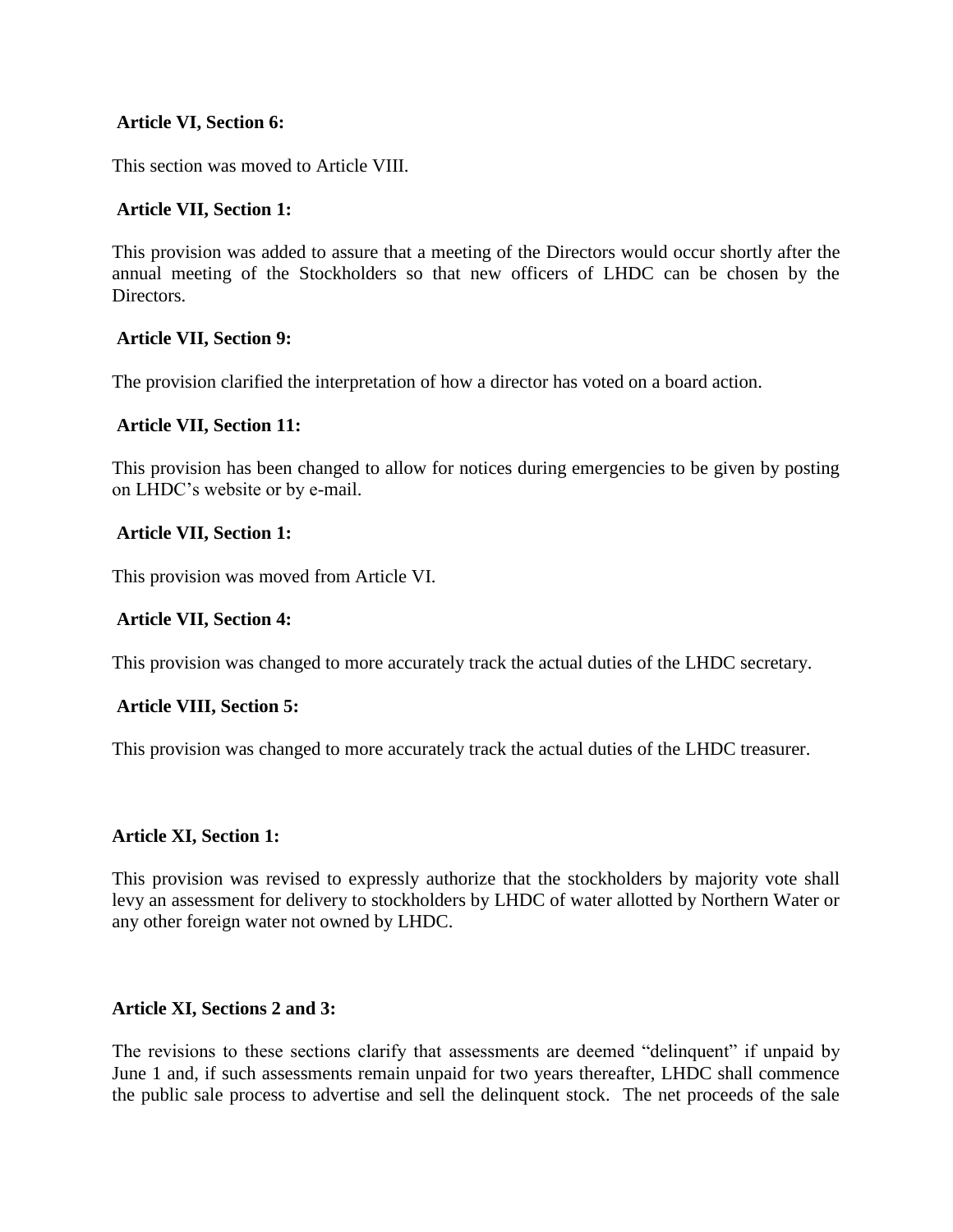shall be paid to the former owner, and if no claim is made by the former owner, the net proceeds shall be delivered to the Great Colorado Payback Program.

# **Article XI, Section 5:**

This section has been revised substantially to provide that no water owned or controlled by LHDC, Northern Water, or any other foreign water not owned by LHDC shall be delivered by LHDC to, or for, any lands upon which assessments have been delinquent for a period of one year or more. Thereafter, the delinquent stockholder shall not have the use of any ditches, headgates, or other facilities of LHDC until the delinquent account is paid in full.

In addition, the delinquent stockholder shall not be entitled to seasonally or otherwise transfer or lease the stockholder's water until the delinquent account is paid in full.

# **Article XI, Section 6:**

This provision was added to authorize LHDC to withhold water deliveries to a stockholder of a member ditch if such member is delinquent in payment of assessments to the member ditch. In addition, the delinquent stockholder shall not be entitled to seasonally or otherwise transfer or lease to stockholder's water until the delinquent account is paid in full.

# **Article XVI:**

This provision was added to address the situation in which a stockholder has constructed a temporary or permanent structure or barrier that blocks or restricts access to an easement of LHDC or would damage or impair any of LHDC's facilities. Any such structure or barrier shall be removed by the stockholder, at the stockholder's expense within three (3) business days after LHDC has given notice of the offending structure or barrier by mail or email to the stockholder, and, if the stockholder does not remove the structure or barrier, LHDC shall remove such structure or barrier, and charge the stockholder for any and all costs connected with the removal, including attorney fees and court costs incurred in defending or protecting its facilities or easements. The stockholder shall indemnify and hold harmless LHDC, its officers, directors, agents and employees from and against every claim, demand, liability, cost, charge, suit, judgment and expense of whatsoever kind or nature, including, but not limited to, interest, court costs and attorney fees that LHDC, its officers, directors, agents or employees may incur as a result of, or in any way arising out of, the removal of the structure or barrier and repairing any damage caused by the structure or barrier."

# **Left Hand Ditch Company**

# P.O. Box 229

Niwot, Colorado 80544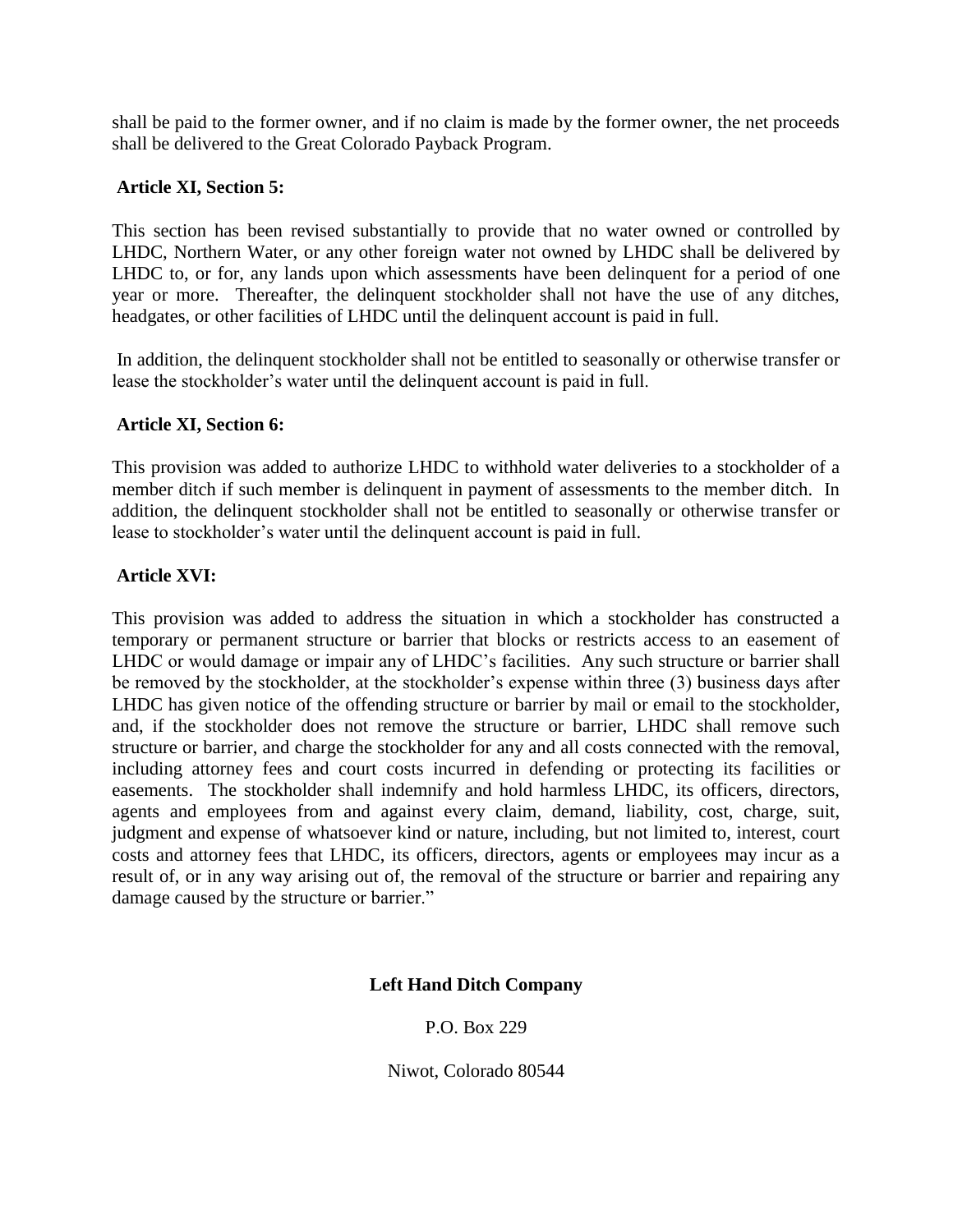## **AMENDED AND RESTATED**

# **BYLAWS/ARTICLES OF INCORPORATION**

ADOPTED: February 6, 2010

as amended February 1, 2014

as amended February 4, 2017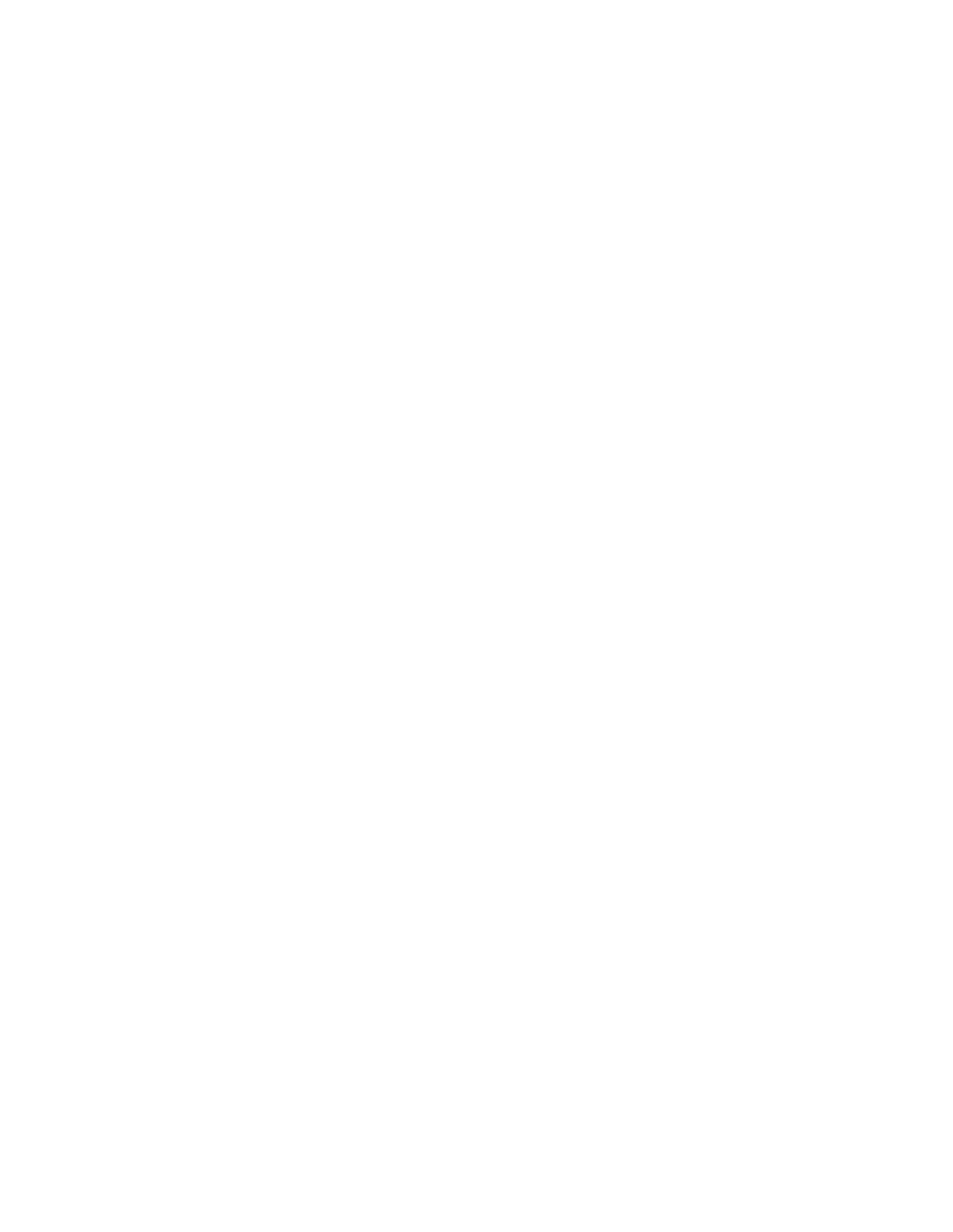### **AMENDED AND RESTATED**

## **BYLAWS/ARTICLES OF INCORPORATION**

**----------------------------------------**

# **LEFT HAND DITCH COMPANY**

Adopted February 6, 2010

as amended February 1, 2014

as amended February 4, 2017

## **ARTICLE I**

# **NAME AND DURATION**

The name of the Corporation is the LEFT HAND DITCH COMPANY and its period of duration shall be perpetual.

### **ARTICLE II**

### **PLACE OF BUSINESS**

The place of business of the Corporation shall be the valley of Left Hand Creek and its tributaries and the area occupied and served by its reservoirs and ditches, in Boulder County, Colorado. The Service Area ("Service Area") of the Corporation shall be identified and delineated on the official map adopted by the Board of Directors on October 21, 2009. Such map shall be maintained at the corporate office. Any proposed change to the map of the Service Area shall be submitted to the stockholders of the Corporation for approval by a two-thirds vote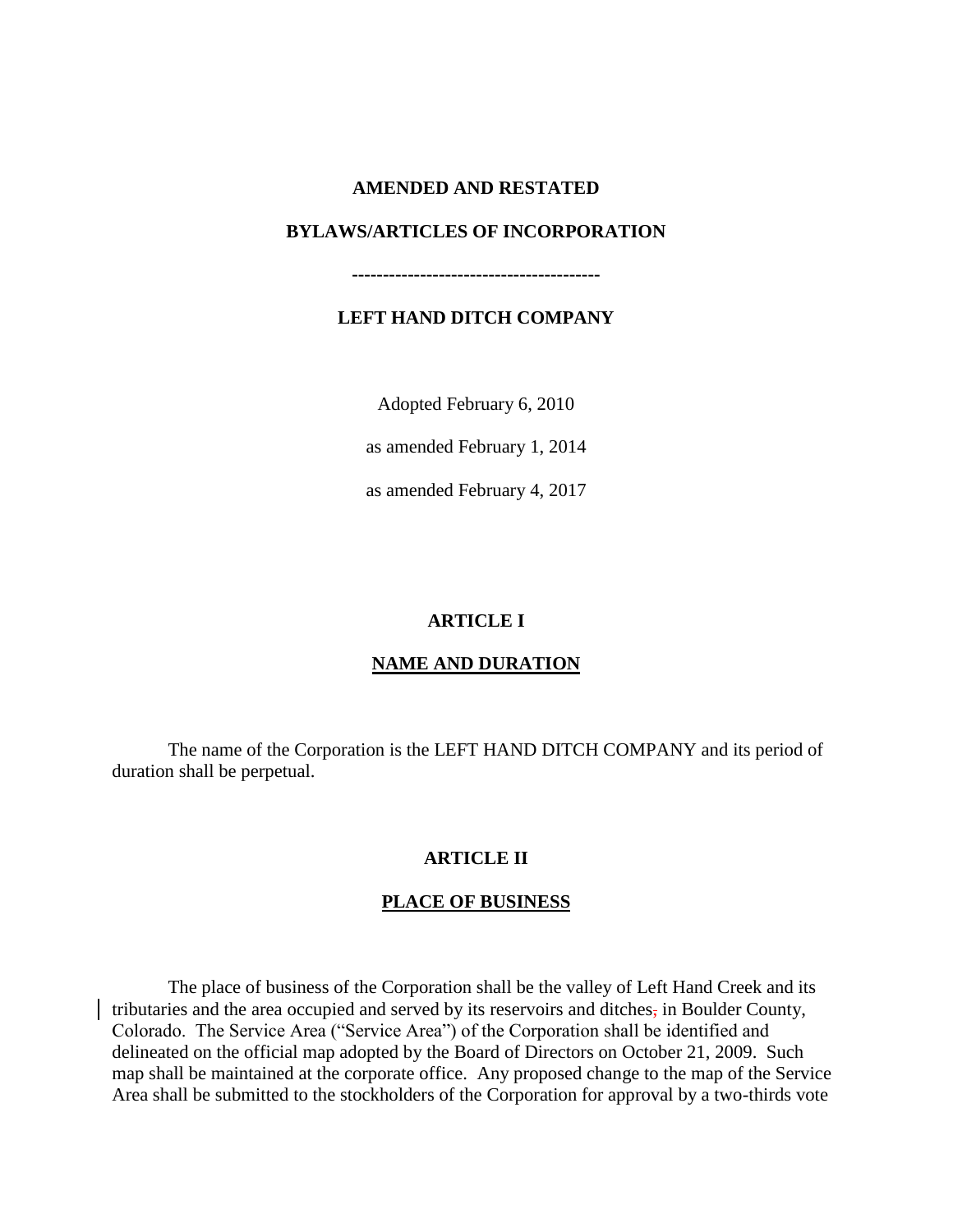of the stock represented at any annual meeting or a special meeting called for such purpose in accordance with Article V, provided a quorum is present and provided further that the notice to each stockholder for said meeting shall have contained specific information concerning the proposed change or changes.

### **ARTICLE III**

#### **PURPOSES**

The objects and purposes of the business to be transacted by the Corporation, without pecuniary gain or profit, shall include, but not be limited to, the nature, objectives and purposes provided for in C.R.S. § 7-42-101 *et seq.*, and, in addition, shall include the following: -(i) to own and operate an irrigation and water system in the Niwot region of Boulder County, Colorado, and, in connection therewith, to own, control, maintain and operate ditches, laterals, reservoirs, headgates, flumes, weirs, water rights and decrees, and other property of a complete irrigation and water system; (ii) to employ such secretaries, clerks, auditors, attorneys, water superintendents, ditch riders and laborers as may be needed; (iii) to divert, store, measure and distribute water under the water rights, priorities, and decrees owned or controlled by the Left Hand Ditch Company; including water allotments of Northern Colorado Water Conservancy District ("Northern Water") or any other foreign water not owned by the Corporation; (iv) to provide water to its stockholders for irrigation, agricultural, stock water, domestic, industrial, commercial and all other beneficial uses or purposes; and $\frac{1}{2}(v)$  in general, to carry on the business of providing such water to the stockholders of the Corporation.

### **ARTICLE IV**

### **CAPITAL STOCK**

Section 1. Authorized Shares.

The authorized Capital Stock of the Corporation shall be 16,800 shares of a par value of .3125 dollars each, of equal standing and of only one class.

Section 2. Transfers and Lost Certificates.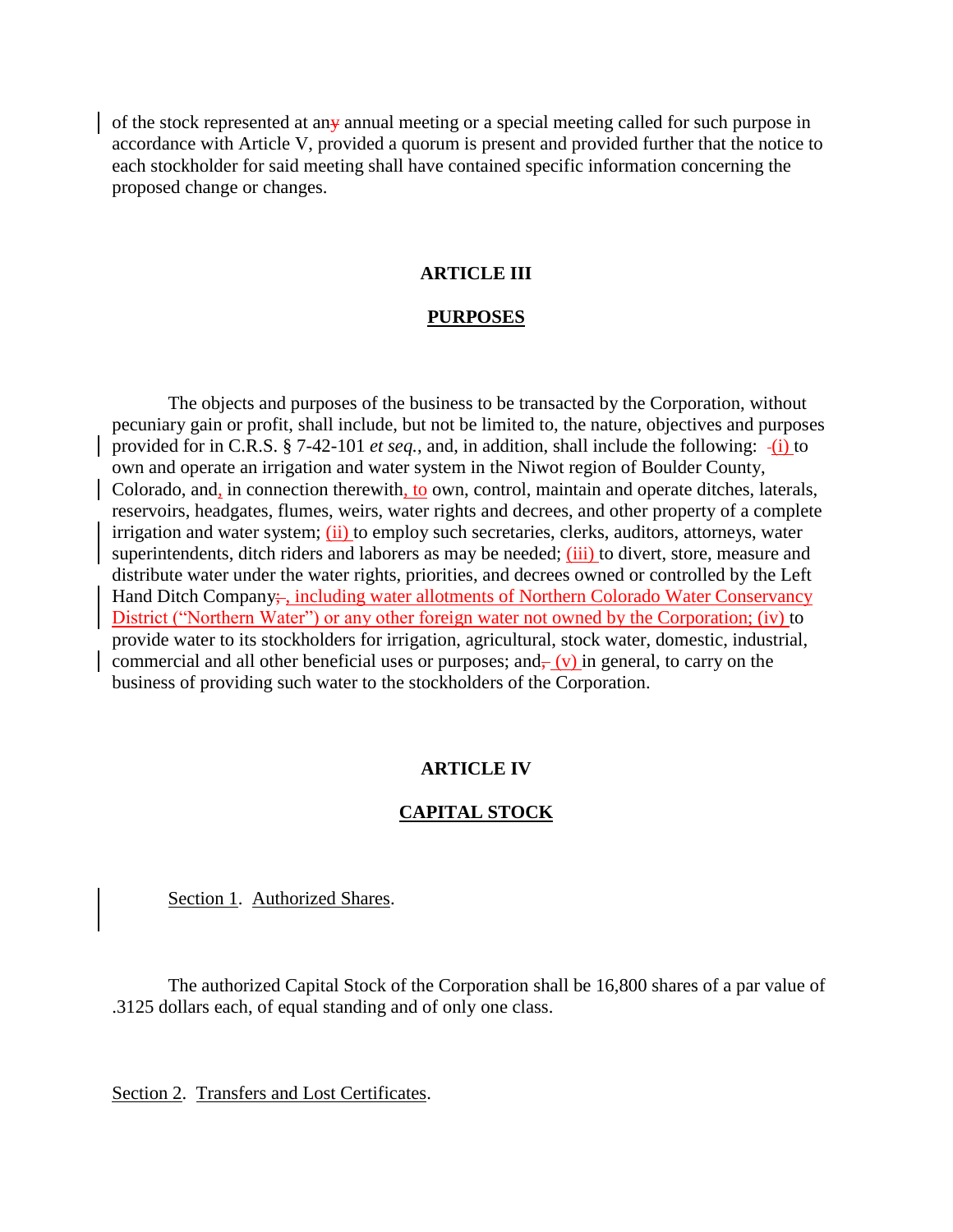All transfers of stock shall be made upon the books of the Corporation upon surrender of the certificates covering the same, in person by the holder of the shares or by his legal representative. Transfer fees in an amount determined from time to time by the Board of Directors shall be paid by the transferor at the time of issuance of any stock certificate. Transfers shall be made only when the stockholder is free from indebtedness to the Corporation. Shares may be transferable to the Corporation itself.

In case of loss of stock certificate the Secretary of the Corporation shall require proof of loss before issuing a new certificate and may demand an indemnity bond with corporate surety in such amount as may be fixed by the Board of Directors before the issuance of a new certificate.

New stock certificates may also be issued in accordance with the procedure and provisions set forth in C.R.S. §§ 7-42-114 to 7-42-117, which provide, in general, that if a certificate has been lost or destroyed, the owner of the lost or destroyed certificate may file a statement under oath with the Secretary of the Corporation that the stock has been lost, mislaid or destroyed and request the issuance of a new stock certificate. Upon receipt of such request, the Secretary of the Corporation shall publish notice that a demand has been filed in accordance with the terms of the statute. If no claim of interest or ownership other than that made by the person filing such notice is filed with the Secretary of the Corporation, the Corporation shall issue a duplicate certificate. The costs of following the statutory proceedings shall be paid by the person requesting the new certificate. No bond shall be required when the statutory proceeding is followed.

Section 3. No Removal or Transfer.

No stockholder shall have any right to transfer or remove Left Hand Ditch Company water outside the Service Area of the Corporation.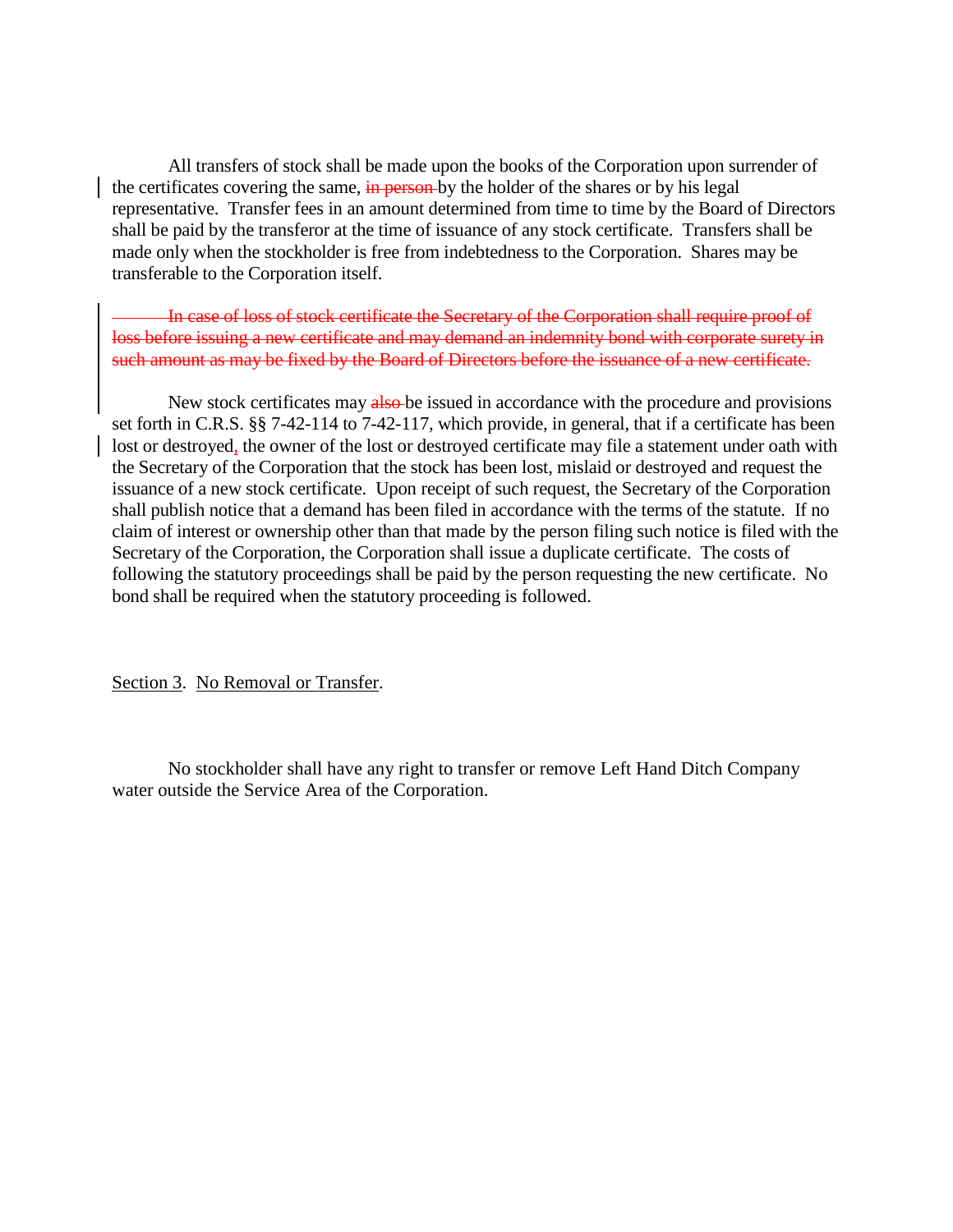# **ARTICLE V**

## **STOCKHOLDERS MEETING**

#### Section 1. Annual Meeting.

The regular annual meeting of the stockholders of this Corporation shall be held in or near the town of Niwot, Boulder County, Colorado, on the first Saturday of February of each year, or on such other date as the Board of Directors may designate. The Board of Directors shall designate the time and place of such meeting.

Section 2. Special Meetings.

Special meetings of the stockholders of this Corporation may be called at any time by a resolution of the Board of Directors, at which meetings no business shall be transacted except such as shall be mentioned in the notice of the special meeting.

Section 3. Meeting at the Request of Stockholders.

Whenever the stockholders of ten percent  $(10\%)$  in amount of the Capital Stock of the Corporation shall request the President of the Corporation, in writing, to call a special meeting of the stockholders, giving the reasons for the special meeting, the President shall without delay call a meeting of the Board of Directors and present the request;, and thereupon the Board of Directors shall call a special meeting of the stockholders to be held within thirty (30) days.

Section 4. Notice.

Notice of all meetings of stockholders shall be mailed or emailed to each stockholder of record not less than ten (10) nor more than sixty (60) days before such meeting, stating the time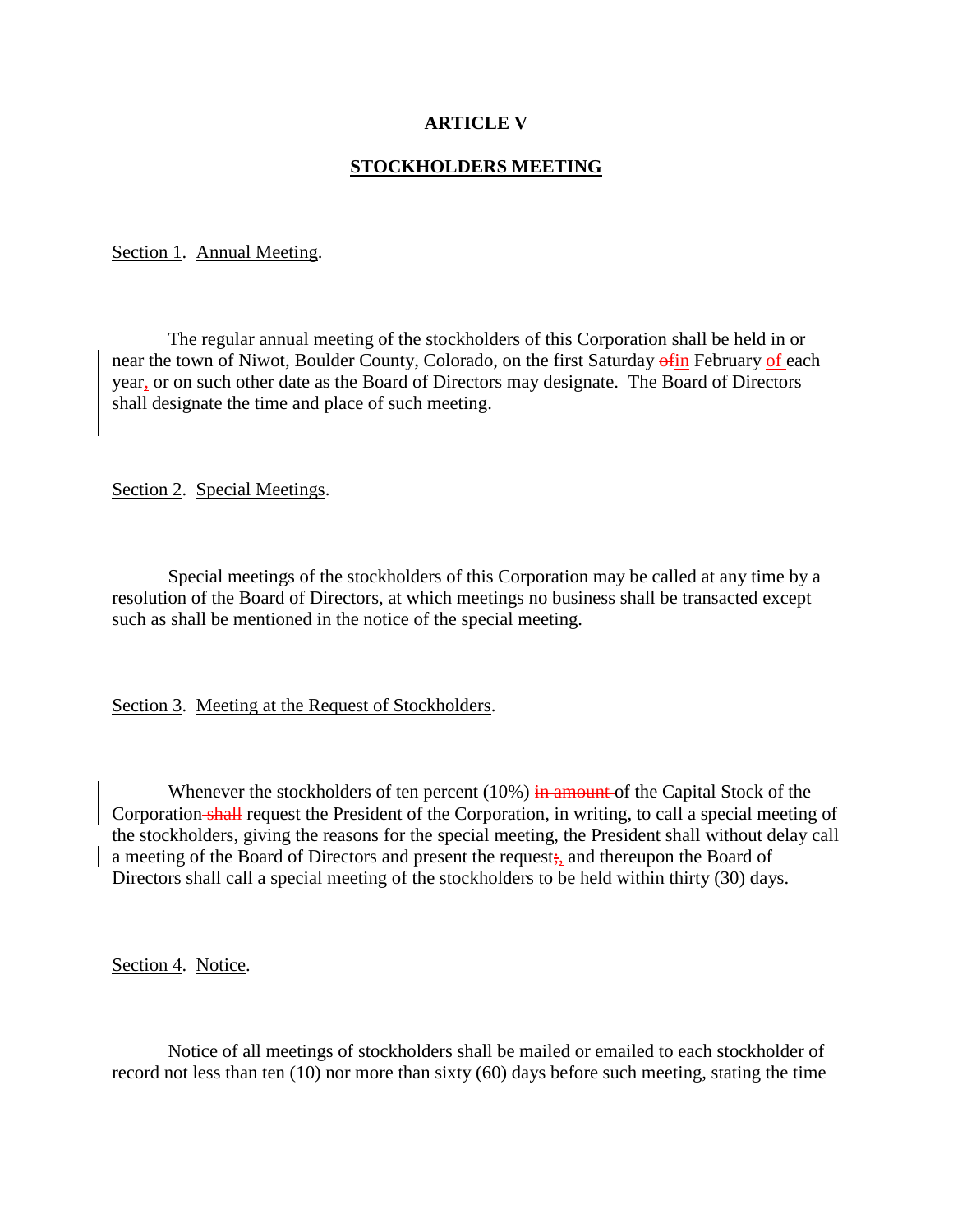and place of said meeting, and, in the case of a special meeting, stating the object and purpose of said meeting.

Section 5. Record Date.

Stockholders of record as of the previous December 31 shall be entitled to vote at each annual meeting. The record date for a special meeting of stockholders shall be the date on which the notice of the meeting is sent.

Section 6. Quorum.

At all stockholders' meetings, aA majority of all the stock of the Corporation must be represented in person or by proxy at all meetings of stockholders to constitute a quorum for the transaction of any business.

Section 7. Proxies.

At all meetings of stockholders, a stockholder may vote by proxy executed in writing by the stockholder or by his duly authorized attorney-in-fact. Such proxy shall be filed with the Secretary of the Corporation before or at the time of the meeting. No proxy shall be valid after eleven (11) months from the date of its execution, unless otherwise provided in the proxy. In the ease whereevent a stock certificate is held in the name of two or more persons, (such as joint tenancy, tenancy in common, or other common ownership,), any one of the owners listed on the stock book of the Corporation shall be deemed to have authority to sign the proxy on behalf of all the owners, unless and until such authority is proven to the contrary to the satisfaction of the Board of Directors.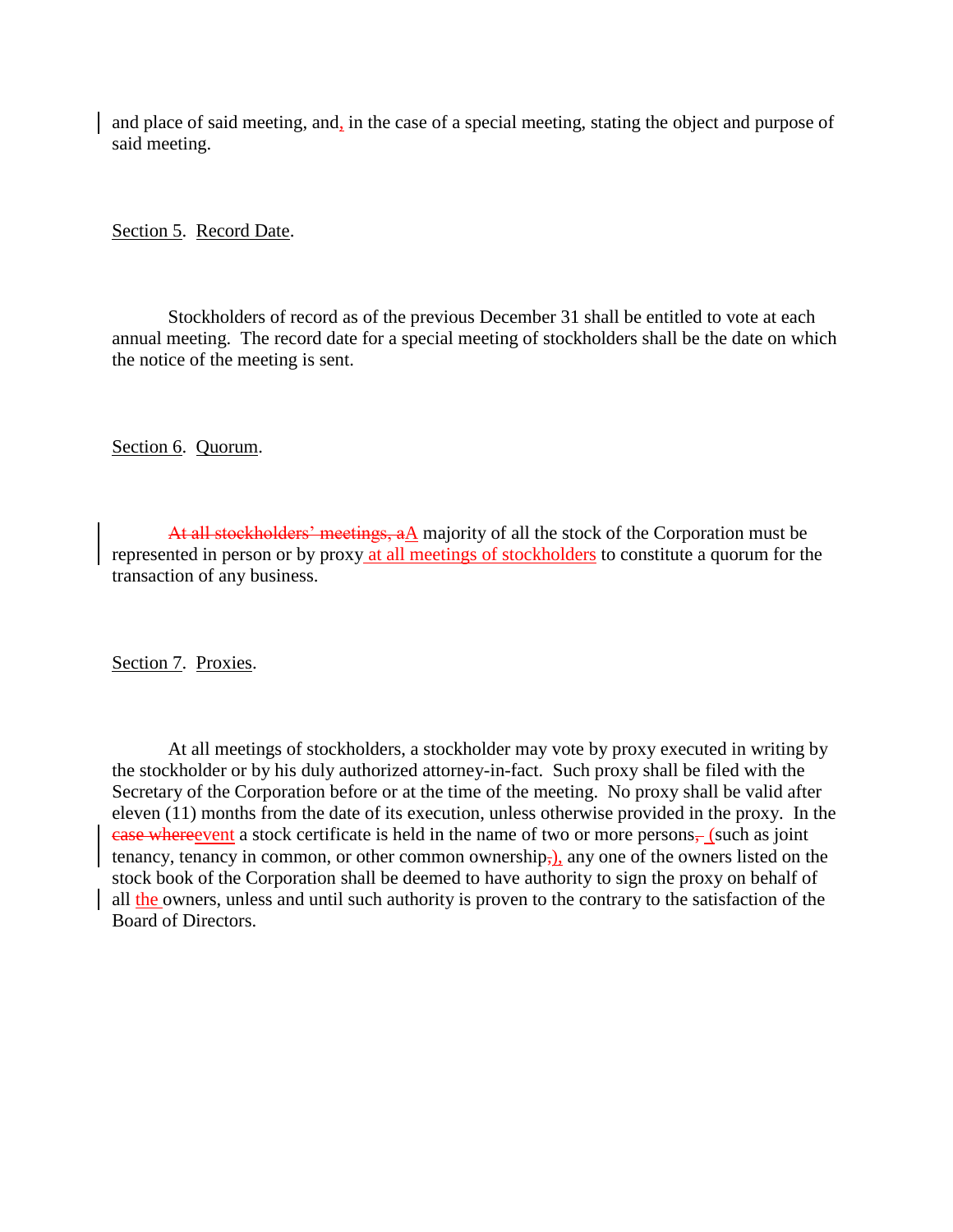Section 8. Voting.

Each outstanding share of stock shall be entitled to one vote on all matters properly placed before the stockholders.

Any shares held in the name of two or more persons $\frac{1}{2}$  (such as joint tenancy, tenancy in common, or other common ownership,) may be voted by one of the record owners unless and until such authority is proven to the contrary to the satisfaction of the Board of Directors. In the event two or more of such common owners purport to vote the shares held in common, the vote of the common stockholder or proxy named in a notice signed by all the record owners and received by the Corporation on or before the record date shall be counted, to the exclusion of the vote of any other common owner or owners. If no such notice has been received by the Corporation, then no votes on account of the common stockholders shall be counted in the event two or more of such stockholders purport to vote the shares held as common.

Any shares held in the name of a corporation or other entity (for example, in*e.g.*, a partnership, trust, limited liability company, municipal corporation, government entity, or district) or in a representative capacity (for example, bye.g., an administrator, executor, personal representative, guardian, or conservator) may be voted, in person or by proxy, by such representative, officer, employee, or agent as the bylaws or other authority of such entity or representative may prescribe. The person so acting on behalf of a stockholder shall be defined as a "representative" for purposes of these Bylaws/Articles of Incorporation.

### Section 9. Manner of Acting.

If a quorum is present, the affirmative vote of the majority of the shares represented at the meeting and entitled to vote on the subject matter shall be the act of the stockholders, unless the vote of a greater proportion or number is otherwise required by statute or by these Bylaws/Articles of Incorporation.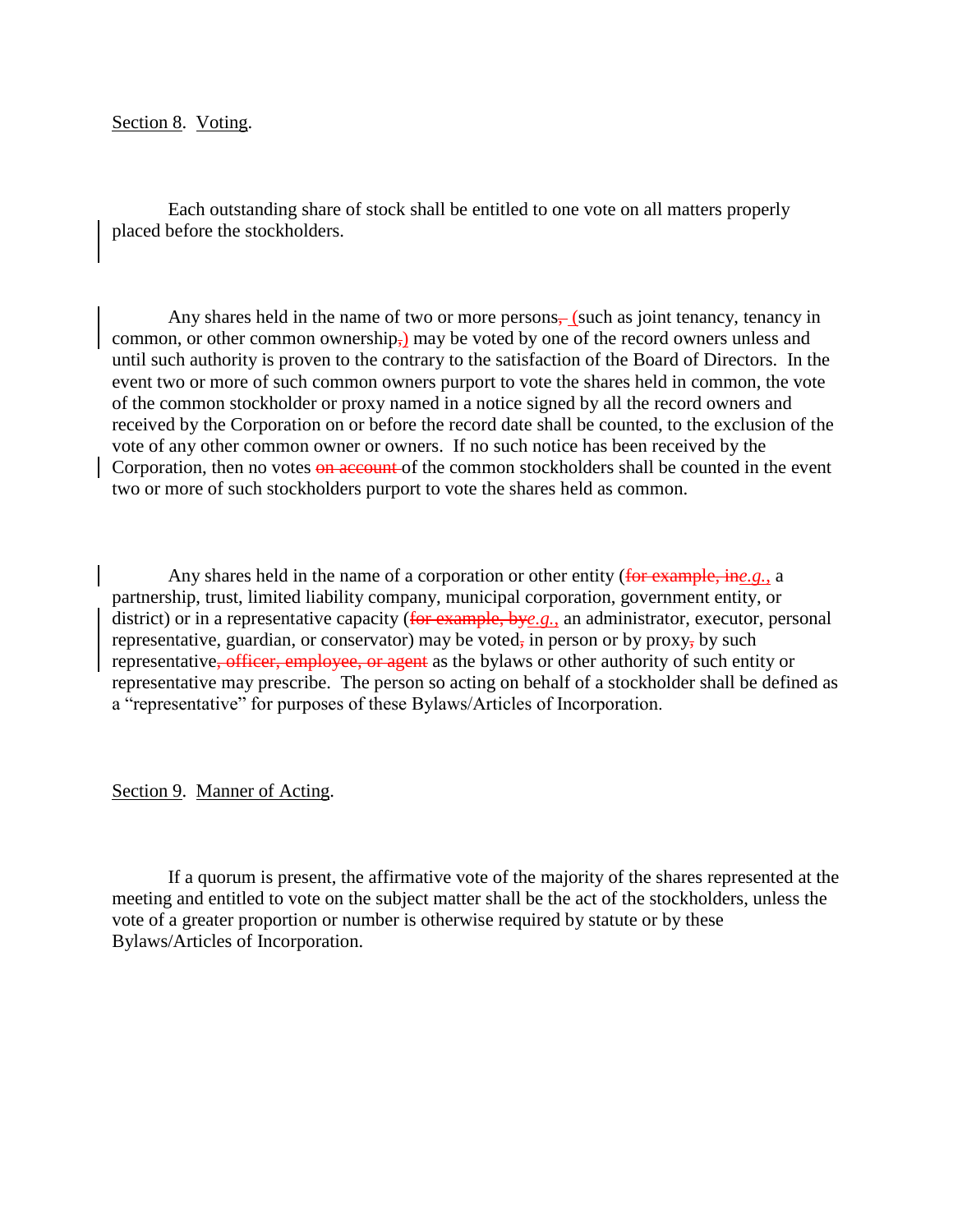Section 10. Pledged Shares.

A stockholder whose shares are pledged shall be entitled to vote such shares until the shares have been transferred into the name of the pledgee, and thereafter the pledgee shall be entitled to vote the shares so transferred. In the case where shares of stock are shown on the corporate books to be owned by equity owners with other persons or parties shown as holding a security interest only, these shares shall be voted by the equity owner or owners.

### **ARTICLE VI**

### **DIRECTORS AND OFFICERS**

Section 1. Number, Tenure and Qualifications.

The Board of Directors of the Corporation shall consist of five persons who shall be stockholders, or representatives of stockholders, in the Corporation. One director shall be elected from each of the five districts or divisions of the Left Hand Ditch Company irrigation and water system as follows:

District 1: to be comprised of the territory irrigated from the Haldi Ditch, the Lake Ditch, the North and South Toll Gate Ditches, the Crocker Ditch and the Table Mountain Ditch.

District 2: to be comprised of the territory irrigated from the Cro-John Ditch, Bader Ditch, the Johnson Ditch, the Star Ditch and the Hinman Ditch.

District 3: to be comprised of the territory irrigated from the Holland Ditch and the Williamson Ditch.

District 4: to be comprised of the area above the Boulder Supply Canal.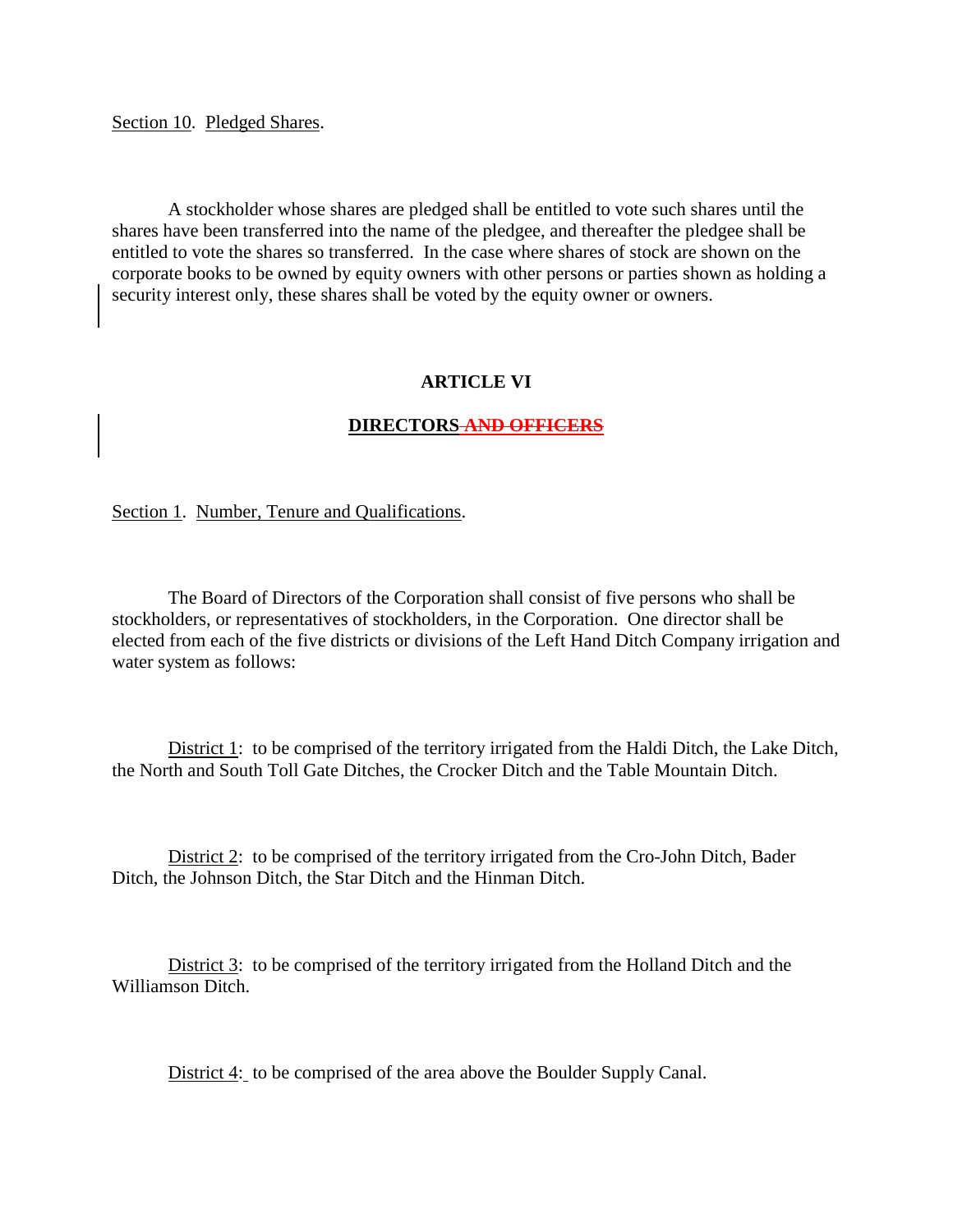District 5: to be comprised of the area below the Boulder Supply Canal.

One or two directors shall be elected each year to fill the vacancy left by the director or directors whose term of office expires that year. Those nominated must be stockholders or representatives of stockholders in the district which they are to represent and may only be nominated by a stockholder, or representative of such stockholder, from that district. Those so nominated shall be voted on by all the stockholders as a body and the one receiving the highest number of votes in each district shall be declared elected for a term of three years.

For purposes of determining qualifications of a district stockholder, or representative of such stockholder, to nominate, or serve as, a director, the stockholder must be eighteen (18) years of age or older and must own land that is served by the Corporation's water system within the applicable district.

Notwithstanding the foregoing provisions, no stockholder shall be allowed to have more than one representative serving as a director.

Section 2. Election of Directors.

All elections shall be by ballot of the stockholders for the persons nominated. Each stockholder shall have the right to vote in person or by proxy the number of shares owned by him and standing in his name on the books of the Corporation; and the person or persons receiving the highest number of votes shall be declared to be elected to the Board of Directors.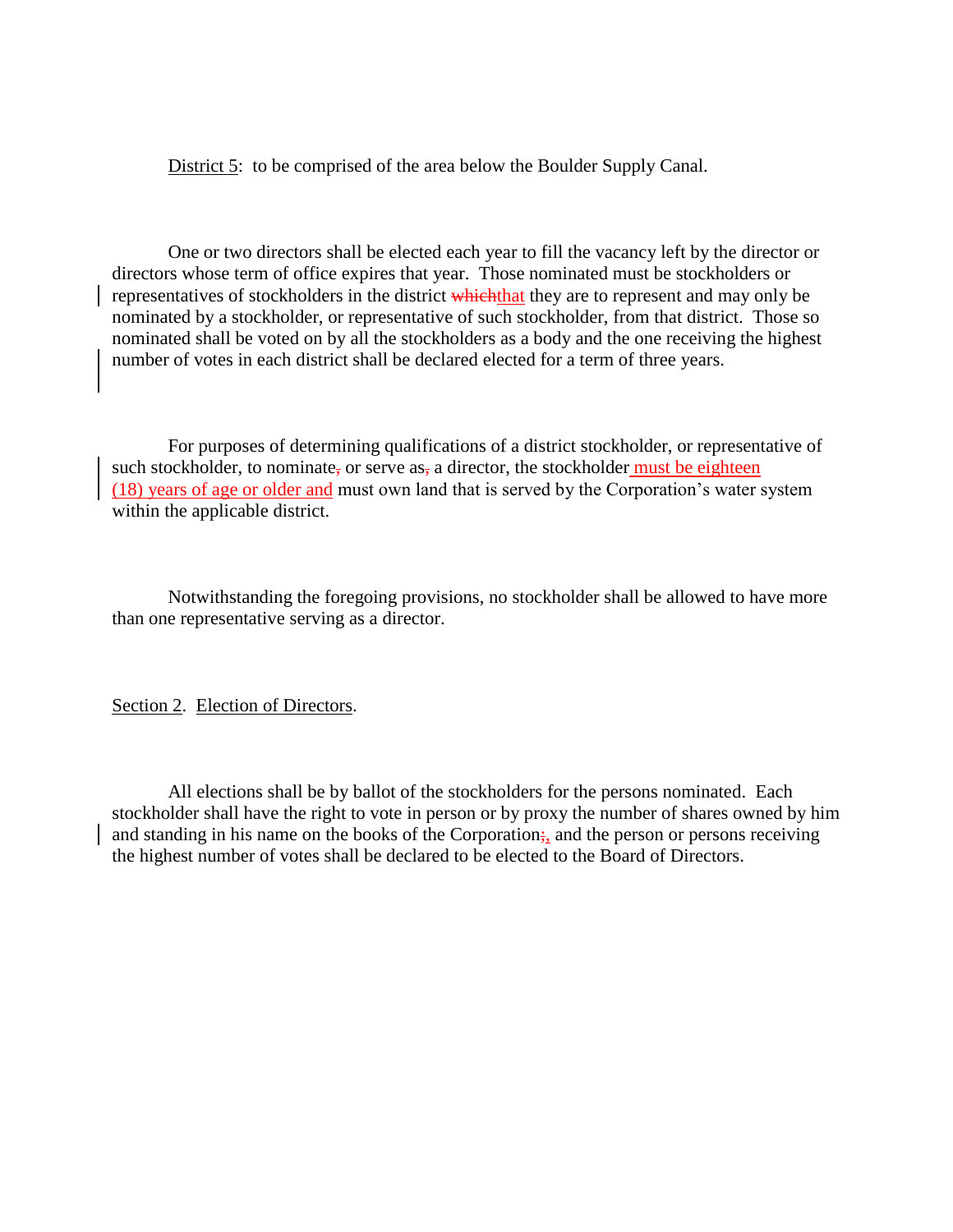Section 3. Term and Vacancies.

Directors shall serve until their successors are duly elected and have qualified. Vacancies on the Board of Directors caused by death, resignation, or inability to act, of any member of the Board of Directors shall be filled by the remaining members of the Board to serve until the next regular or special meeting of the stockholders.

Section 4. Removal.

Any or all of the directors may be removed with or without cause by vote of the stockholders.

Section 5. Resignation.

A director may resign at any time by giving written notice to the Board of Directors, and the President or the Secretary of the Corporation. Unless otherwise specified in the notice, the resignation shall take effect upon receipt of the resignation by the Board or such officer, and the acceptance of the resignation shall not be necessary to make it effective.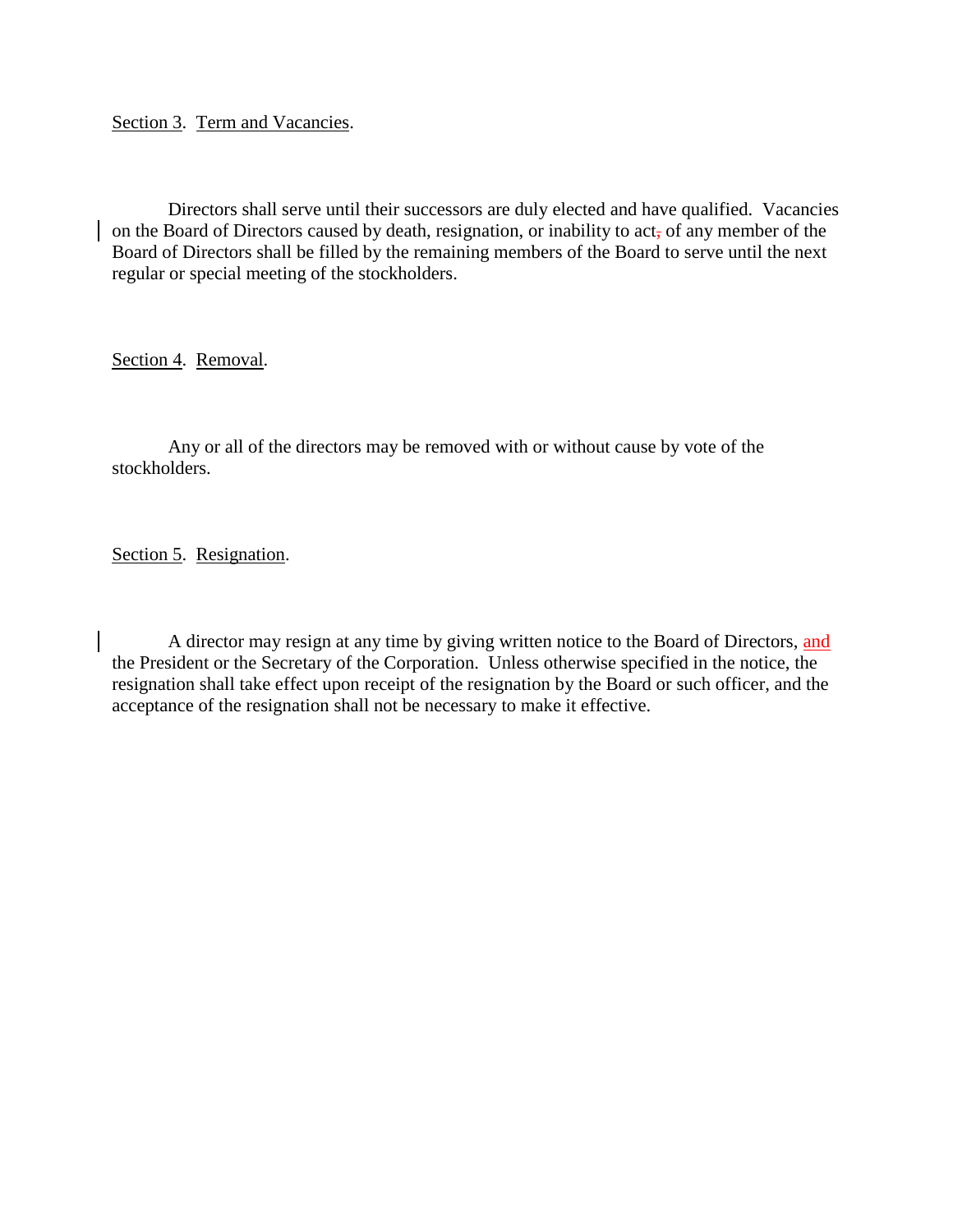Section 6. **Officers**. MOVED

# **ARTICLE VII**

# **DUTIES OF DIRECTORS**

Section 1. Annual Meetings.

A meeting of the Board shall be held within a month following the annual meeting of Stockholders each year.

Section 2. Regular Meetings.

Regular meetings of the Board of Directors shall be held once a month with time and place to be determined by the President with the consent of the directors. Meetings shall be open to the stockholders or to others by invitation of the Board or the Vice President of Maintenance and Operations, but the Board may go into executive session at such times as it deems appropriate.

Section 23. Special Meetings*.*

Special meetings of the Board of Directors may be held upon the call of the President, the time and place to be fixed by the President, provided twenty-four  $(24)$  hours' notice is given each director of such special meeting. Special meetings of the Board shall be called by the President at any time or upon the request of two or more directors.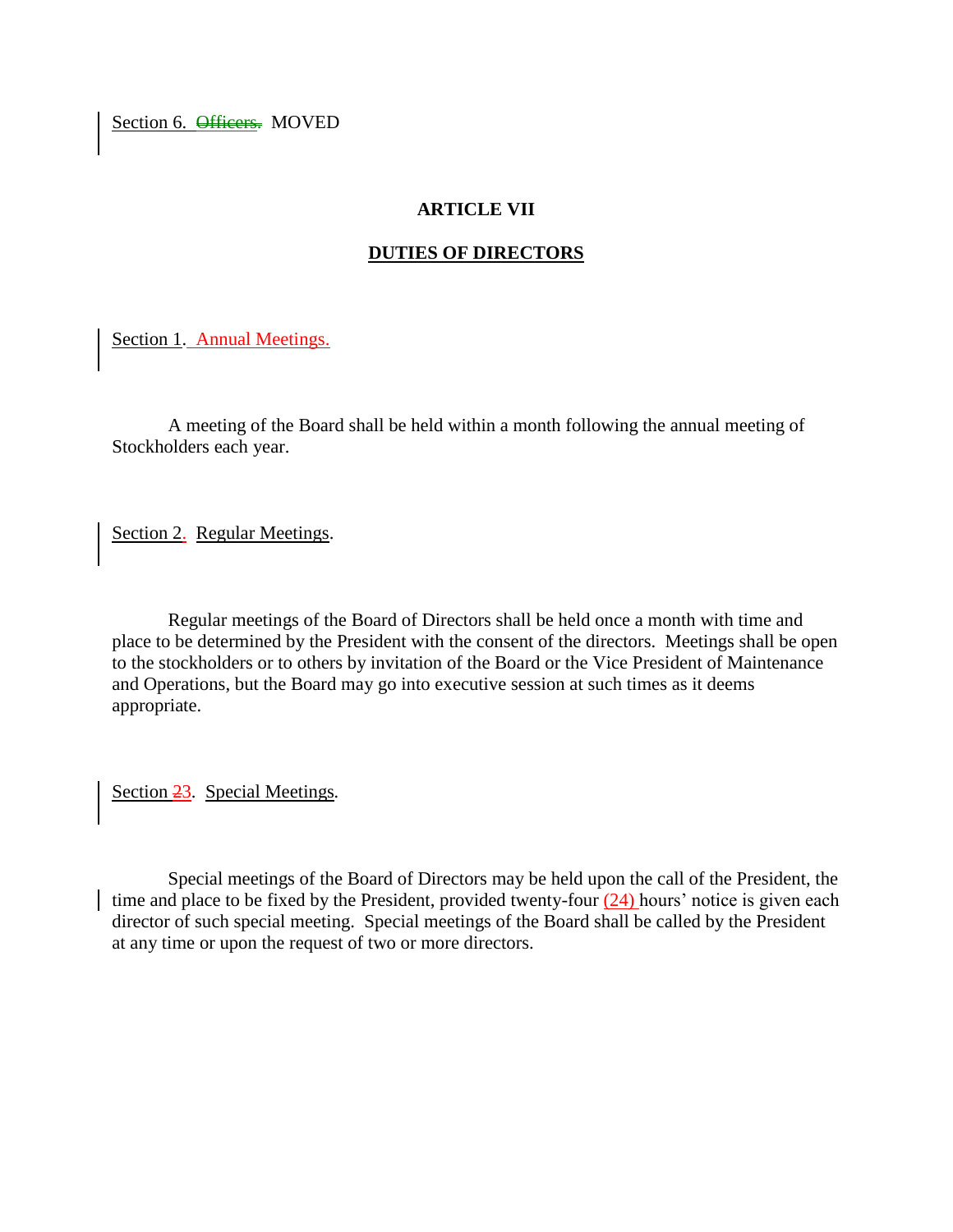Section 34. Quorum.

At the meetingmeetings of the Board of Directors, three members shall constitute a quorum for the transaction of business.

Section 45. Manner of Acting.

The act of the majority of the directors present at a meeting at which a quorum is present shall be the act of the directors.

Section 56. General Powers.

The business and affairs of the Corporation shall be managed by its Board of Directors. The directors shall in all cases act as a Board, and they may adopt such rules and regulations for the conduct of their meetings and the management of the Corporation as they may deem proper, not inconsistent with these Bylaws/Articles of Incorporation and the laws of this State.

Section 67. Performance of Duties.

A director of the Corporation shall perform the director's duties, including the duties as a member of any committee of the Board upon which the director may serve, in good faith, in a manner the director reasonably believes to be in the best interests of the Corporation, and with such care as an ordinarily prudent person in a like position would use under similar circumstances. In performing the director's duties, a director shall be entitled to rely on information, opinions, reports, or statements, including financial statements and other financial data, in each case prepared or presented by persons and groups listed in paragraphs-(a), (b), and (c) of this Section 6; but the director shall not be considered to be acting in good faith if the director has knowledge concerning the matter in question that would cause such reliance to be unwarranted. A person who so performs the director's duties shall not have any liability by reason of being or having been a director of the Corporation. Those persons and groups on whose information, opinions, reports, and statements a director is entitled to rely upon are: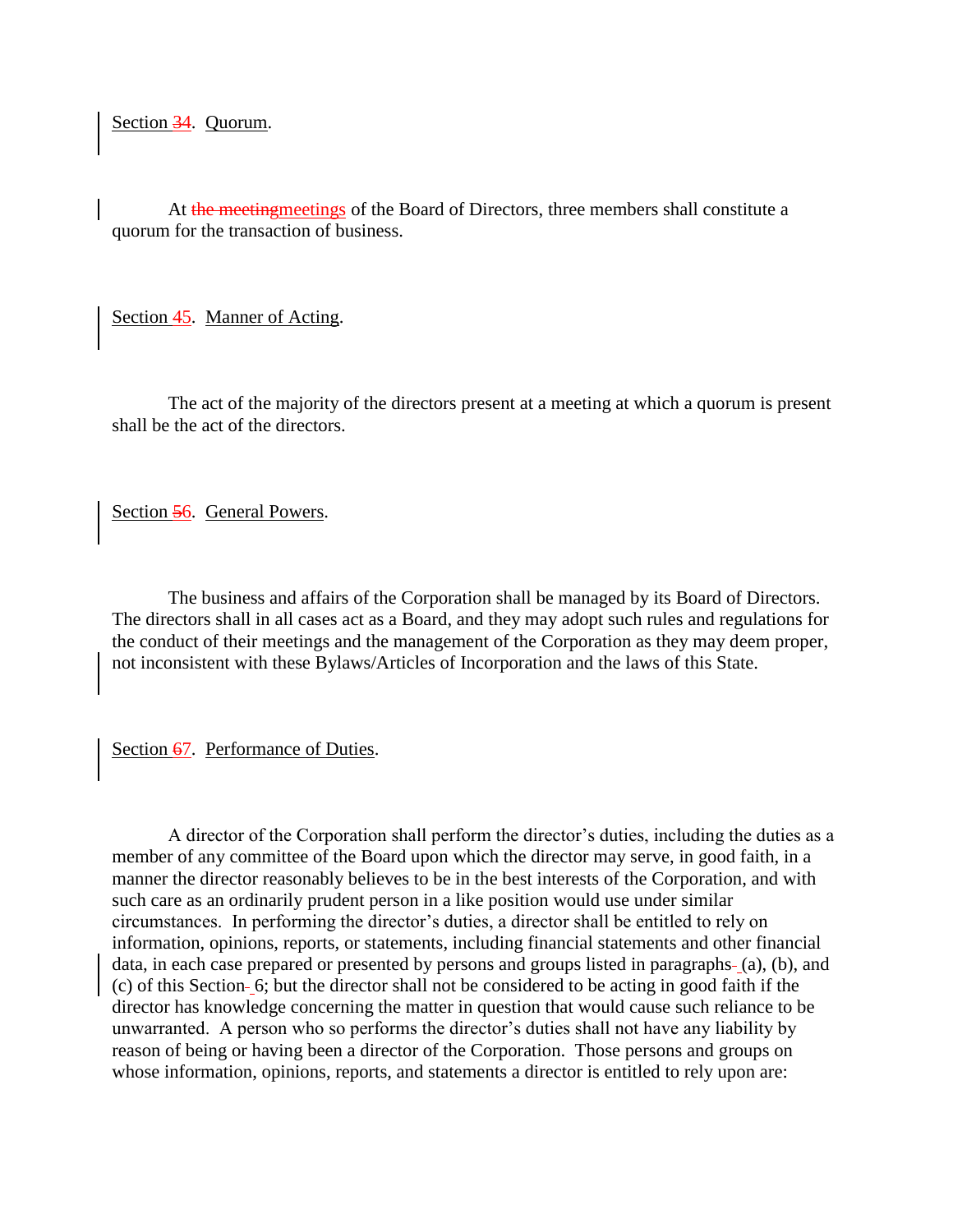(a) One or more officers or employees of the Corporation whom the director reasonably believes to be reliable and competent in the matters presented;

(b) Counsel, public accountants, engineers, or other persons as to matters which that the director reasonably believes to be within such person's professional or expert competence; or

(c) A committee of the Board upon which the director does not serve, duly designated in accordance with the provision of these Bylaws/Articles of Incorporation, as to matters within the committee's designated authority, which committee the director reasonably believes to merit confidence.

Section 78. Informal Action by Directors.

Any action required by law to be taken at a meeting of the Board of Directors, or any committee thereof, or any other action which that may be taken at a meeting of directors, or any committee thereof, may be taken without a meeting if every member of the Board in writing either: (i)-votes for such action; or (ii)-votes against such action or abstains from voting and waives the right to demand that a meeting be held. Action is taken only if the affirmative votes for such action equal or exceed the minimum number of votes that would be necessary to take such action at a meeting at which all of the directors then in office were present and voted. The action shall only be effective if there are writings which that describe the action, signed by all directors, received by the Corporation, and filed with the minutes. Any such writings may be received by electronically transmittedhand, mail, facsimile or other form of wire or wireless communicationemail providing the Corporation with a complete copy of the document, including a copy of the signature. Actions taken shall be effective when the last writing necessary to effect the action is received by the Corporation unless the writings set forth a different date. Any director who has signed a writing may revoke it by a writing that is signed, and dated and statingstates that the prior vote is revoked. However, such writing must be received by the Corporation before the last writing necessary to effect the action is received. All such actions shall have the same effect as action taken at a meeting.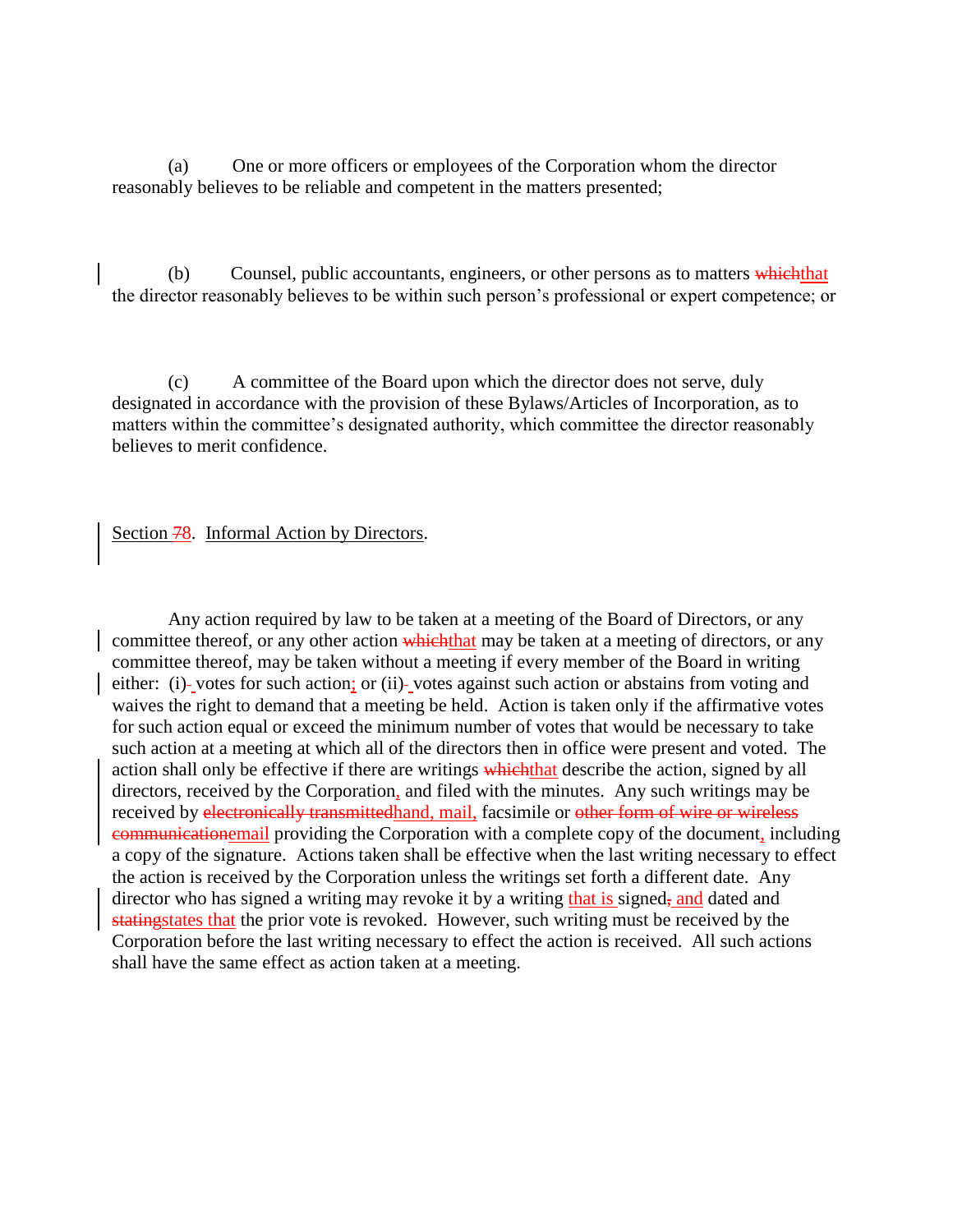Section 8. 9. Presumed Consent. Committees.

A director who is present at any meeting of the Board at which corporate action is approved and has not affirmatively voted in favor of such corporate action shall be deemed to have voted in favor of such action unless such director: (i) objects at the beginning of such meeting to holding such meeting or transacting business at such meeting and does not thereafter vote in favor of such action; (ii) contemporaneously votes against such action or otherwise requests that his or her dissent or abstention to such action be recorded in the minutes of such meeting; or (iii) delivers written notice of his or her dissent or abstention to such action to the presiding officer of such meeting prior to adjournment or to the Secretary (or another director if such director is also the Secretary) promptly after adjournment of the meeting.

Section 10. Committees.

The Board, by resolution, may designate from among its directors or officers an executive committee and other committees, each consisting of one or more directors or officers. Each such committee shall serve at the pleasure of the Board.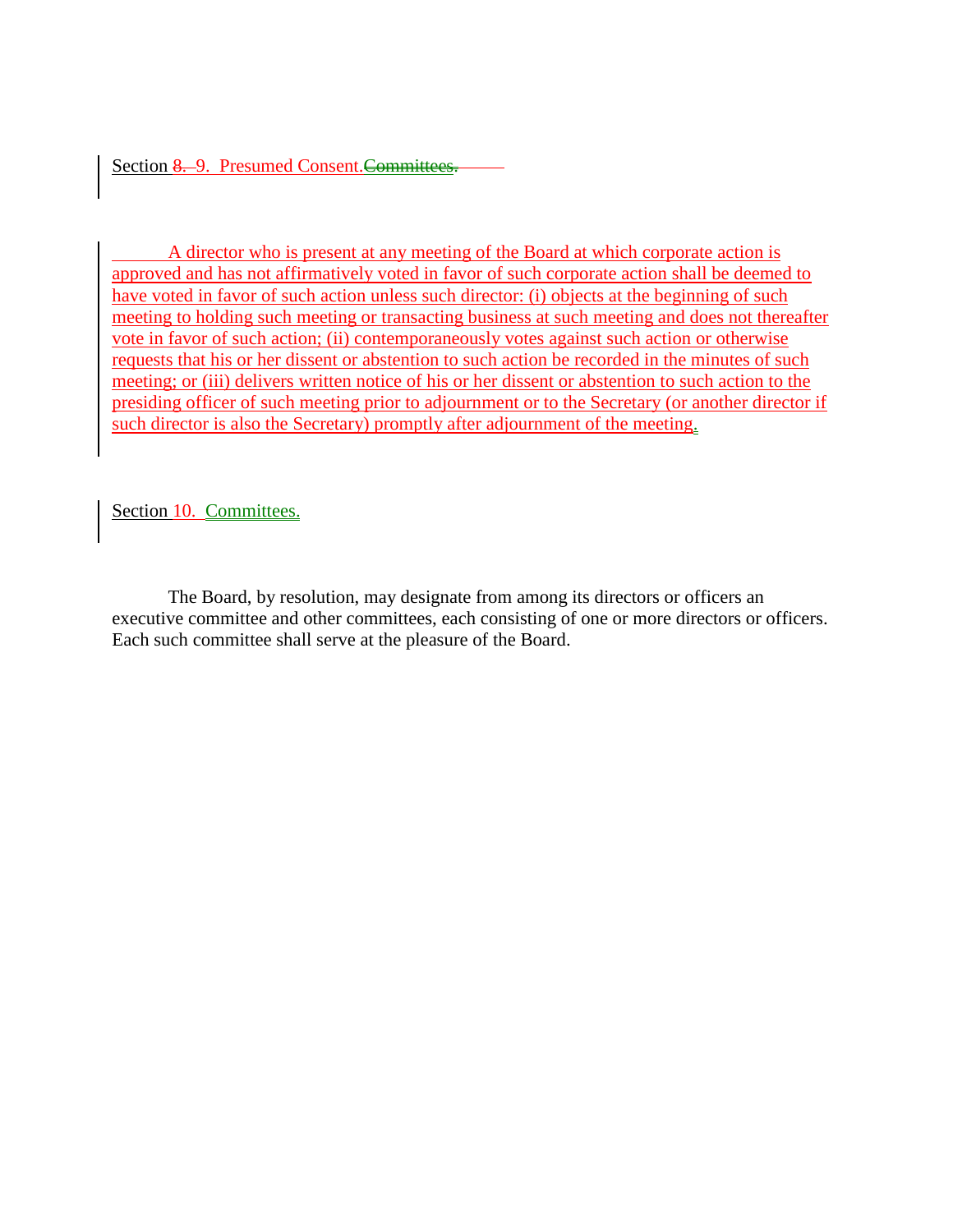#### Section 911. Emergency Powers and Bylaws.

An "emergency" exists for the purposes of this Section if a quorum of the directors cannot readily be obtained because of some catastrophic event. In the event of an emergency, the Board of Directors may: (i) modify lines of succession to accommodate the incapacity of any director, officer, employee or agent; and (ii)-relocate the principal office, designate alternative principal offices or regional offices, or authorize officers to do so. During an emergency, notice of a meeting of the Board of Directors need only needs to be given to those directors whom it is practicable to reach, and may be given in any practicable manner, including by publicationposting on the website of the Corporation, via email, or over the radio. One or more officers of the Corporation present at a meeting of the Board of Directors may be deemed directors for the meeting, in order of rank and within the same rank in order of seniority, as necessary to achieve a quorum. Corporate action taken in good faith during an emergency binds the Corporation and may not be the basis for imposing liability on any director, officer, employee or agent of the Corporation on the ground that the action was not authorized. The Board of Directors may also adopt emergency bylaws, subject to amendments or repeal by the stockholders, which may include provisions necessary for managing the Corporation during the emergency, including: (i)- procedures for calling a meeting of the Board of Directors; (ii) quorum requirements for the meeting; and (iii) designation of additional or substitute directors. The emergency bylaws shall remain in effect during the emergency and shall not continue after the emergency ends.

#### **ARTICLE VIII**

#### **DUTIES OF OFFICERS**

Section 1. Officers.

The officers of the Corporation shall consist of a President, a Vice-President, a Secretary and a Treasurer, who shall be members of the Board of Directors, and who shall be chosen annually by the Board of Directors. The Board of Directors may, in addition, appoint as an officer of the Corporation a Vice-President of Maintenance and Operations and an Assistant Secretary. The Vice-President of Maintenance and Operations shall have such duties and responsibilities as the Board of Directors may from time-to-time establish. The Assistant Secretary may be an individual or a corporation and shall have such practical and ministerial functions as the Board of Directors may from time-to-time determine. Vacancies occurring in any office shall be filled by the Board of Directors.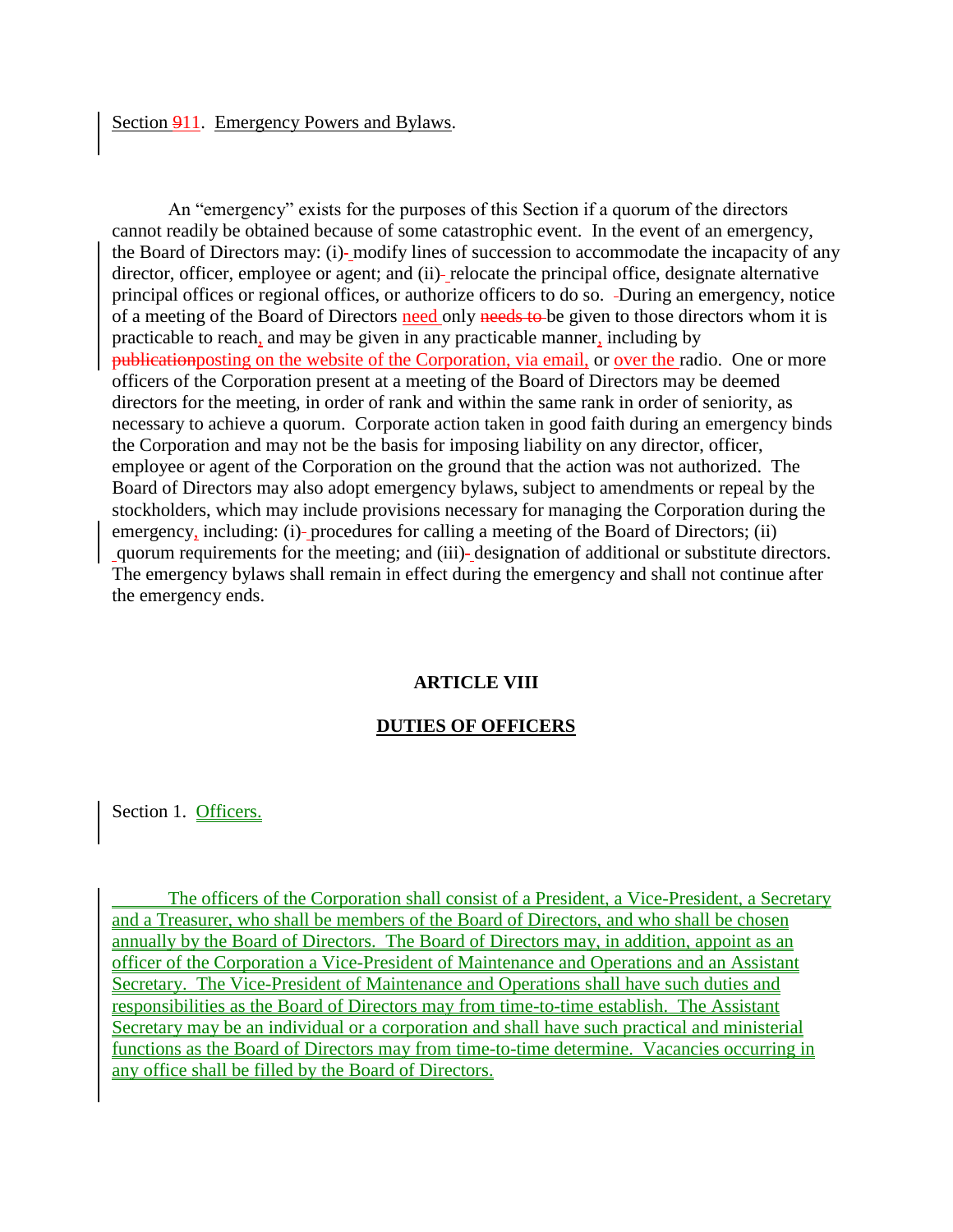Section 2. President.

The President of the Corporation shall preside at the meetings of the stockholders and the Board of Directors.

Section 2.3. Vice-President.

The Vice-President shall preside at meetings in the absence of the President.

Section 34. Secretary.

The Secretary shall attend the keep accurate minutes of all meetings of the Board of DirectorsStockholders and shall prepare and put into permanent form accurate and complete minutes of the same.the Board. The Secretary shall act as directed keep, or cause to be kept, a register of the Stockholders of the Company and shall be responsible for the delivering of notices of meetings of the Stockholders and of the Board. The Secretary shall be custodian of the records and of the seal of the Company and shall attest the affixing of the seal of the Company when so authorized. The Secretary shall perform all duties commonly incident to the office of Secretary and such other duties as may from time to time be assigned to him or her by the President.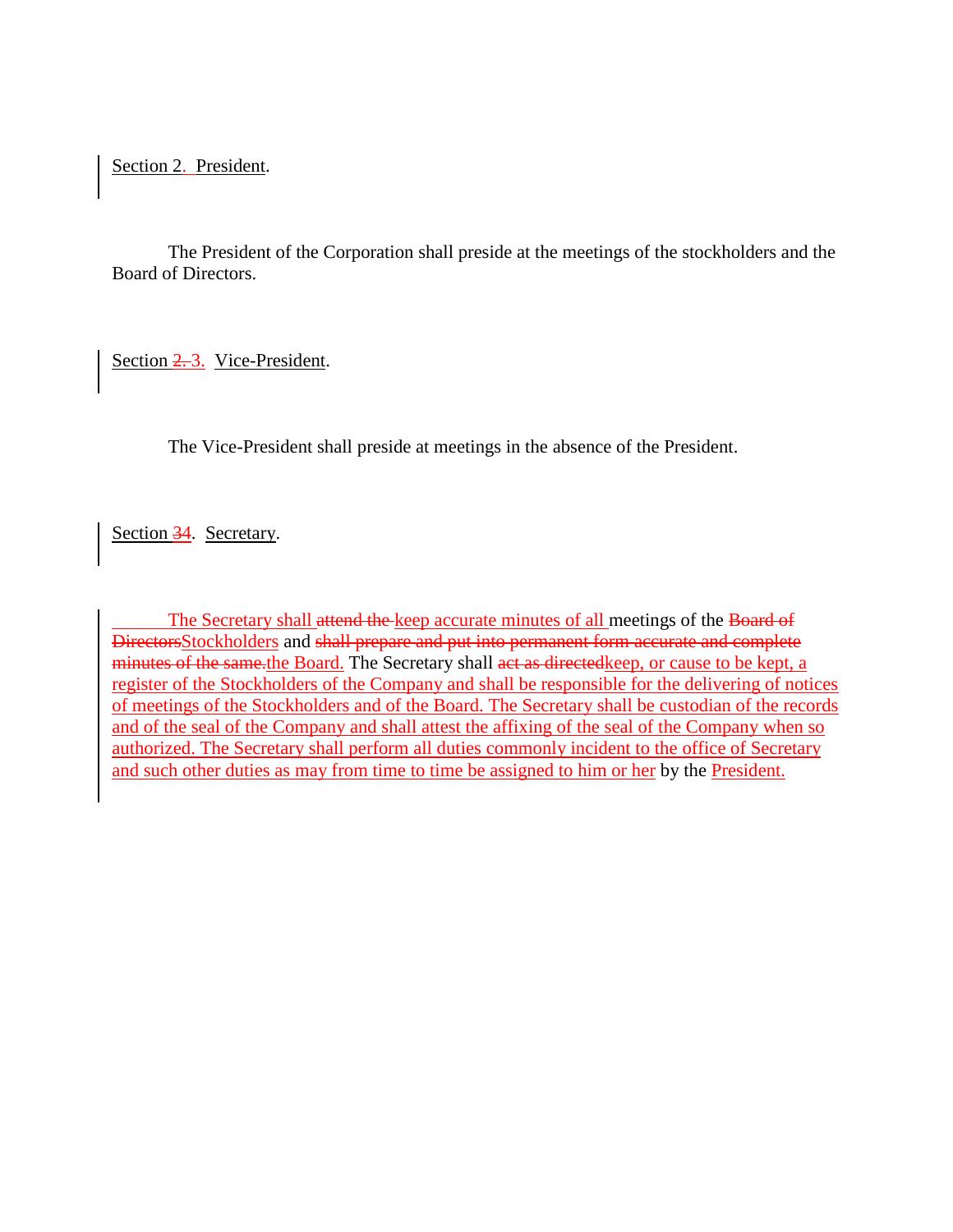Section 5. Treasurer.

Board of DirectorsSubject to any limitations set forth in connectionany resolutions adopted by the Board in accordance with all officialthese Bylaws, the Treasurer shall have the care and custody of the money, funds, valuable papers and documents of the Company. The Treasurer shall keep accurate books of accounts of the Company's transactions and , which shall be the property of the Company, and shall render financial business of the Corporation, including transfers and records of stock, and shall make accurate and complete reports and statements of all transactions condition of the Company when so requested by the Board or the President.

Section 4. Treasurer.

The Treasurer or, in his absence, shall perform all duties commonly incident to the office of Treasurer and such other personduties as may from time to time be designated by the Board of Directors, shall countersign all checks of the Corporation, as directedassigned to him or her by the BoardPresident.

Section 56. Vice President of Maintenance and Operations.

The Vice President of Maintenance and Operations shall manage the day-to-day operations of the office of the Corporation, and shall have charge of the waters carried by the Corporation's system under the direction of the Board of Directors.

Section 67. Assistant Secretary.

The Assistant Secretary shall act as directed by the Board of Directors in connection with all official transactions and financial business of the Corporation, and, in the absence of the Secretary, shall perform the duties of the Secretary.

Section 78. Authority of the Board of Directors.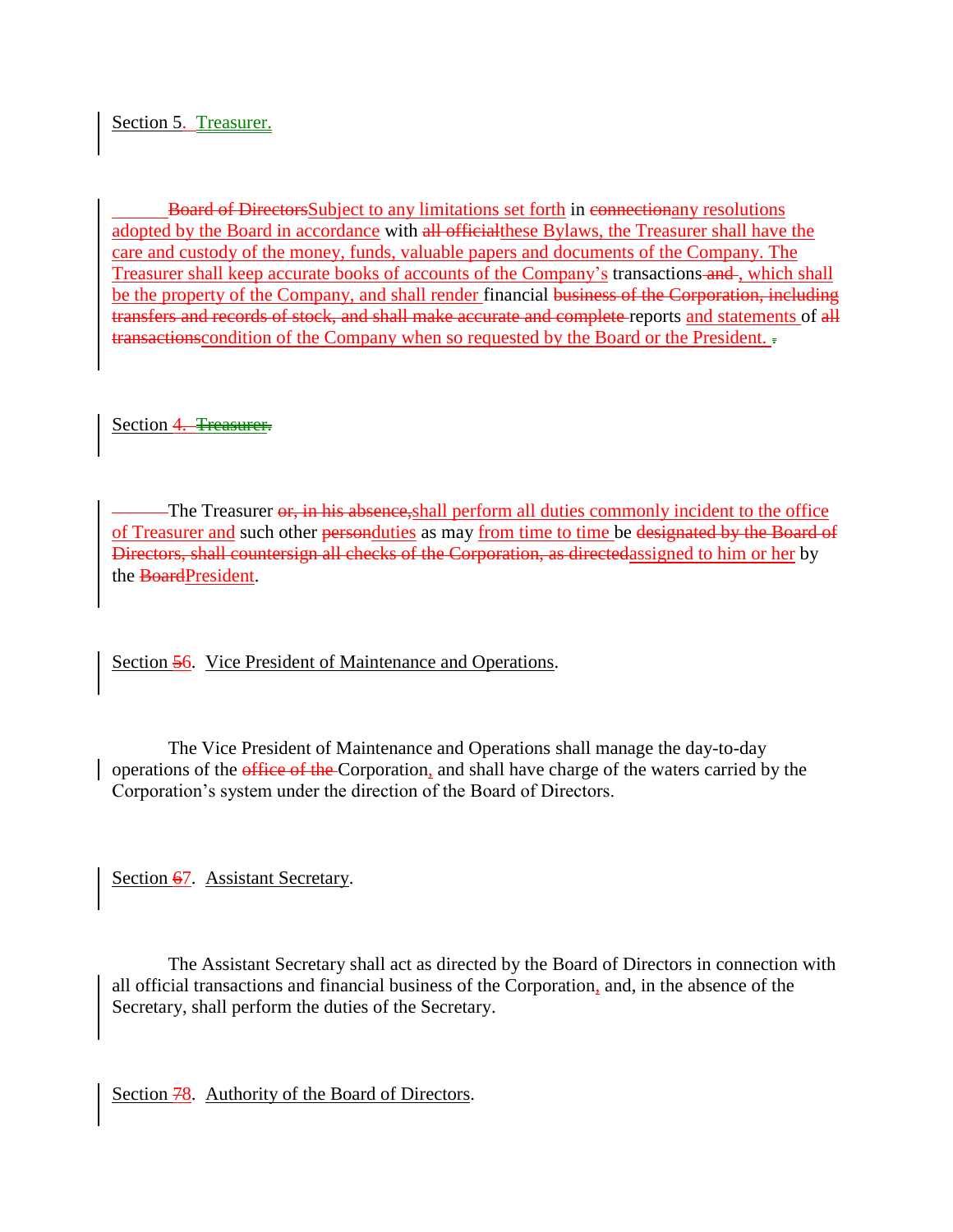The Board of Directors may assign such additional duties and responsibilities to each of the officers as may be deemed necessary. The Board of Directors shall have general management of (i) the irrigation and water system of the Corporation and of all water flowing therein or impounded therefor, and  $\sigma f$ ; (ii) the proper division of the water into the ditches and reservoirs of the Corporation, and  $\theta f(iii)$  the proper division and distribution of the said water to the stockholders. All ditch riders, water superintendents, the Vice President of Maintenance and Operations, and assistants shall be under the supervision of the Board of Directors.

# Section 89. Contracts, Loans and Official Documents.

All notes, leases, deeds, contracts, and other documents, including new certificates of stock, shall be approved by the Board of Directors, signed by the President or Vice-President, and attested to by the Secretary or Assistant Secretary with seal affixed.

### **ARTICLE IX**

## **SALARIES AND COMPENSATION**

The members of the Board of Directors shall each receive a monthly stipend or honorarium during his term of office in an amount approved by the stockholders each year at the annual meeting. In addition, each member of the Board of Directors shall be entitled to be reimbursed for all expenses actually incurred in performance of his duties as a member of the Board of Directors.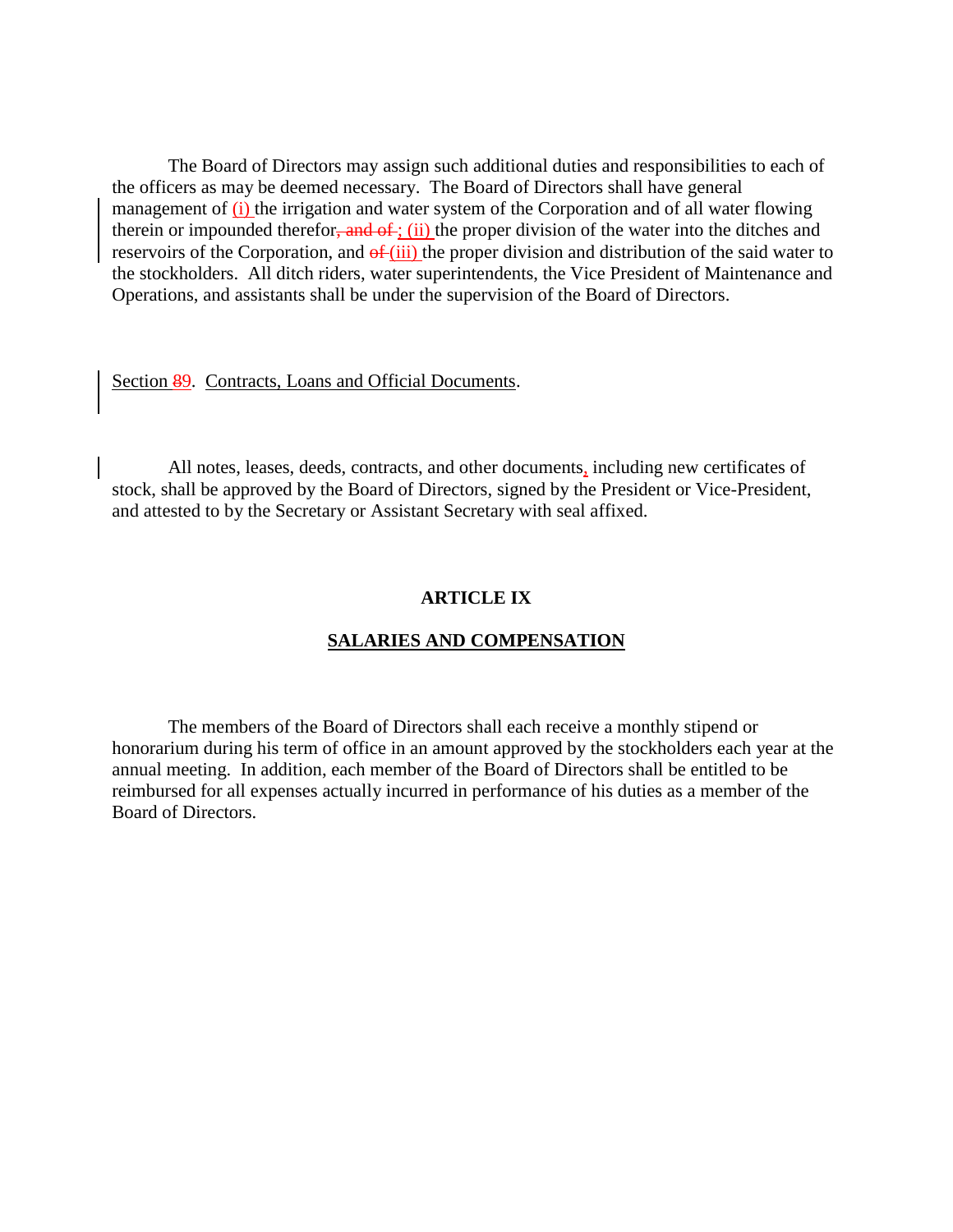#### **ARTICLE X**

### **CORPORATE DOCUMENTS AND RECORDS**

### Section 1. Corporate Records.

The Corporation shall keep asin its permanent records : (i) minutes of all meetings of its stockholders and Board of Directors, a record of ; (ii) all actions taken by the stockholders or Board of Directors without a meeting and of ; (ii) actions taken by a committee in place of the Board of Directors,; and  $\alpha$  record of (iv) all waivers of notices of meetings of stockholders, the Board of Directors, or any committee. The Corporation shall also maintain the following records: (i)- appropriate accounting records; (ii)- a recordlist of its stockholders which that permits preparation of a list of the names and addresses of all stockholders in alphabetical order which, and that shows the number of votes each stockholder is entitled to cast; (iii)- its Bylaws/Articles of Incorporation; (iv) Board resolutions relating to the characteristics, qualifications, rights, limitations and obligations of stockholders or any class or category of stockholders; (v) minutes of all stockholders' meetings and records of all actions taken by stockholders without a meeting for the past three years; (vi)- all written communications within the past three years to stockholders; (vii)- a list of the names and business or home addresses of its current directors and officers; and (viii)- all financial statements prepared for periods during the last three years.

#### Section 2. Inspection and Copying of Corporate Records.

Upon written demand delivered at least five (5) business days before the date on which a stockholder wishes to inspect and copy any of the corporate records identified in Section -1 of this Article, a stockholder, its agent or attorney is entitled to inspect and copy such records during regular business hours at the Corporation's principal office. The Corporation may impose a reasonable charge, covering the costs of labor, material, and time spent by the officer for copies of the documents requested. The charge must be paid in advance prior to the release of the copied documents and may not exceed the sum of the previously referenced costs. A stockholder may also inspect any other records at a reasonable location specified by the Corporation upon the same terms and conditions. Stockholders entitled to inspect these other records must also meet the following requirements: (i)-the stockholder must have been a stockholder at least three (3) months immediately preceding the demand or must hold at least five percent (5%%) of the voting power as of the date of the demand; (ii)- the demand must be made in good faith and for a proper purpose; (iii)- the stockholder must describe with reasonable particularity the purpose and the records the stockholder desires to inspect; and (iv)-the records must be directly connected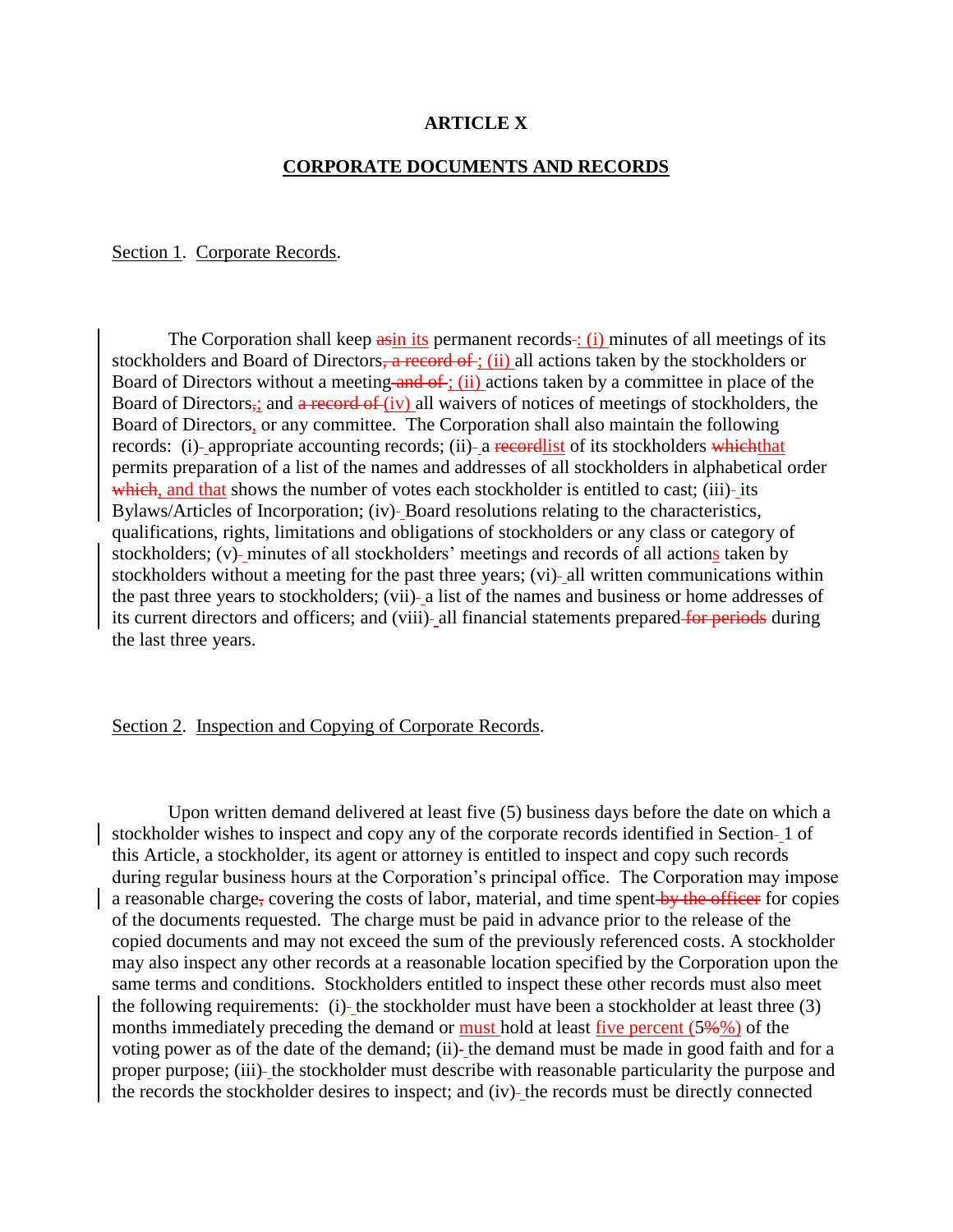with the described purpose. The decision with respect to a request conforming to the above intent shall reside with the directors.

# **ARTICLE XI**

# **ASSESSMENTS**

Section 1. Approval by Stockholders.

At the regular annual meeting of this Corporation, or at a special meetings called for that purpose, the stockholders shall by a majority vote of the stock represented at the meeting, levy an assessment on the Capital Stock of the Corporation for the purpose of providing funds for operation of the Corporation, keeping the ditches and reservoirs and other property in good repair, and for the payment of claims against the Corporation. In addition, the stockholders by majority vote shall levy an assessment for delivery by the Corporation of water allotted by Northern Water or any other foreign water not owned by the Corporation for delivery to stockholders of the Corporation.

Section 2. Notice of Assessments; Lien for Assessments.

When such assessment shallassessments have been made, it levied, they shall become due and payable June 1 of each year;, and any assessments not paid by June 1 of each year shall be deemed to be "delinquent," and the Secretary or Assistant Secretary shall notify each stockholder by written or printed notice thereof, and of such delinquency by mail or email the same to each stockholder, or serve the said notice personally on such stockholders as he may decide. The record date for assessment of stockholders shall be March-31 of each year. The Corporation shall have a first lien on each share of **capital stock**Capital Stock of the Corporation for payment of any indebtedness due to the Corporation by the holder thereof until such indebtedness has been paid.

Section 3. Delinquent Assessments.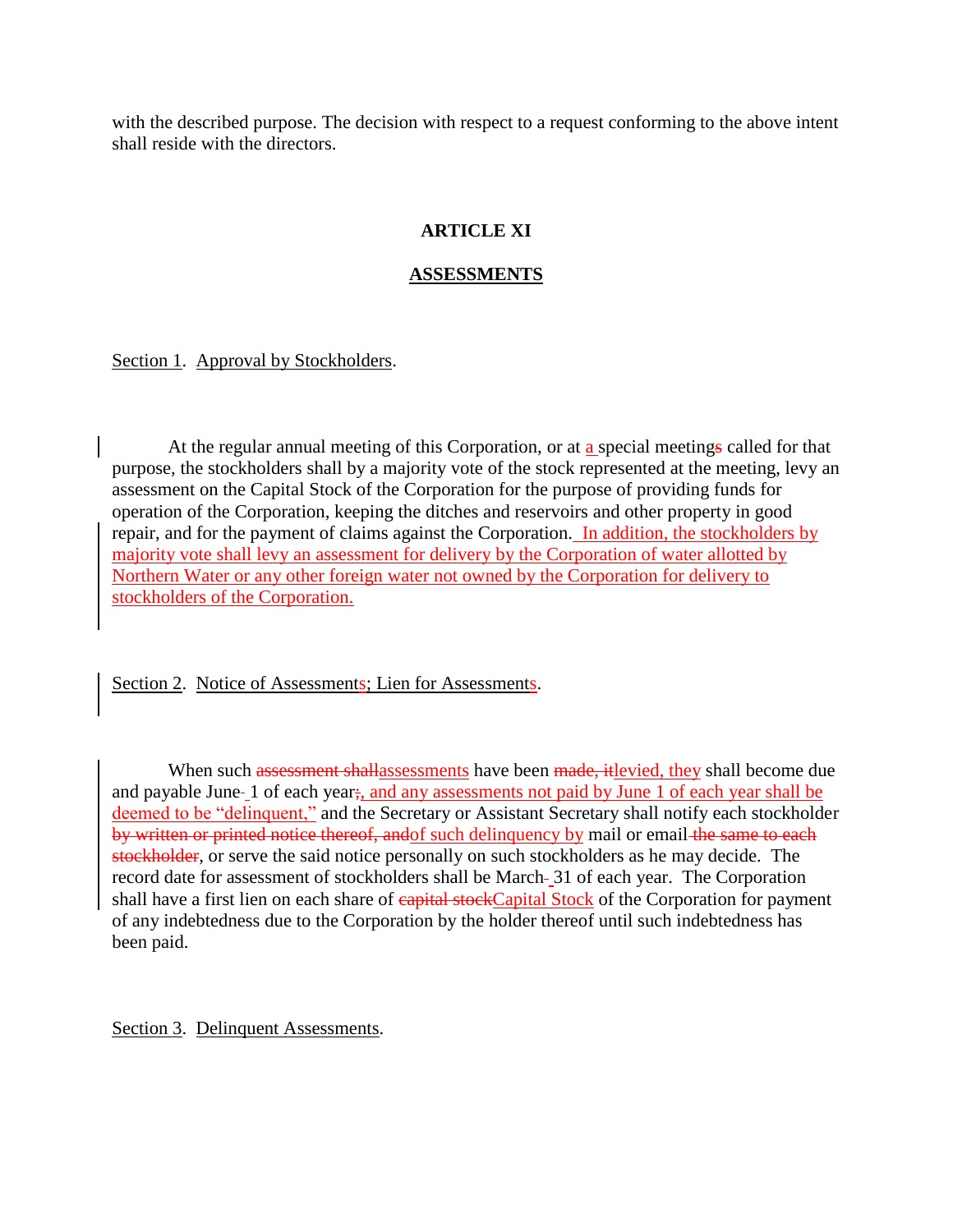Such assessments, if not paid when due and payable, shall include interest from June-1 of the year in which it is they are levied, at the rate of one per cent percent  $(1%)$  compounded monthly until paid, unless a different interest rate is approved by the stockholders at the annual meeting, and if. If such assessments are not paid within two (2) years after the same became due and payable, it shall be the duty of the Secretary to advertise for sale and to sell such stock so delinquent, in the manner following:

The Secretary shall give written notice to the owner or the legal representative of the owner of the stock on which the assessment is assessments are delinquent, by mailing such notice certified mail, return receipt requested, properly sealed in an envelope, and addressed directly to the last known address of the said owner or his representative, at least  $(30)$ -thirty  $(30)$  days before the time set for said sale, which time shall be set by the Board of Directors-and which information. The notice shall be included in the said notice, notifying notify the said owner or his legal representative that the said stock shall be sold at public auction on the said date unless prior to that time payment is made to the Secretary of all assessments made against the stock, any interest on the unpaid assessments, and together with all costs of the procedure to sell stock; and a. A like notice shall be sent in the same manner to any person claiming or holding a lien on the said stock, as shown by the records of the Corporation or by the records at the office of the County Clerk and Recorder of Boulder County, Colorado. The Secretary shall also publish a like notice in a newspaper published in Boulder County, Colorado, once eacha week for four successive weeks or for five issues of said newspaper, preceding the date of the said sale.  $\overline{Upon}$ the date set for the sale of the said stock, the The stock on which the assessment is assessments are delinquent and unpaid shall be sold at the scheduled public auction to the highest bidder, for cash. At such sale the Corporation may become the purchaser of purchase the stock, and the transfer shall be made to the purchaser as in other cases. Corporation. Out of the proceeds of the sale shall be paid all costs of the sale, including attorneys<sup>2</sup> fees and other expenses incident thereto, and the amount of all assessments against the stock, together with interest, and the balance shall then be paid to the person legally entitled to the money. The old certificate outstanding shall thereupon become absolutely null and void.

Section 4. Minimum Assessment.

The stockholders may set a minimum assessment applicable to all stockholders.

Section 5. Denial of Water Deliveries.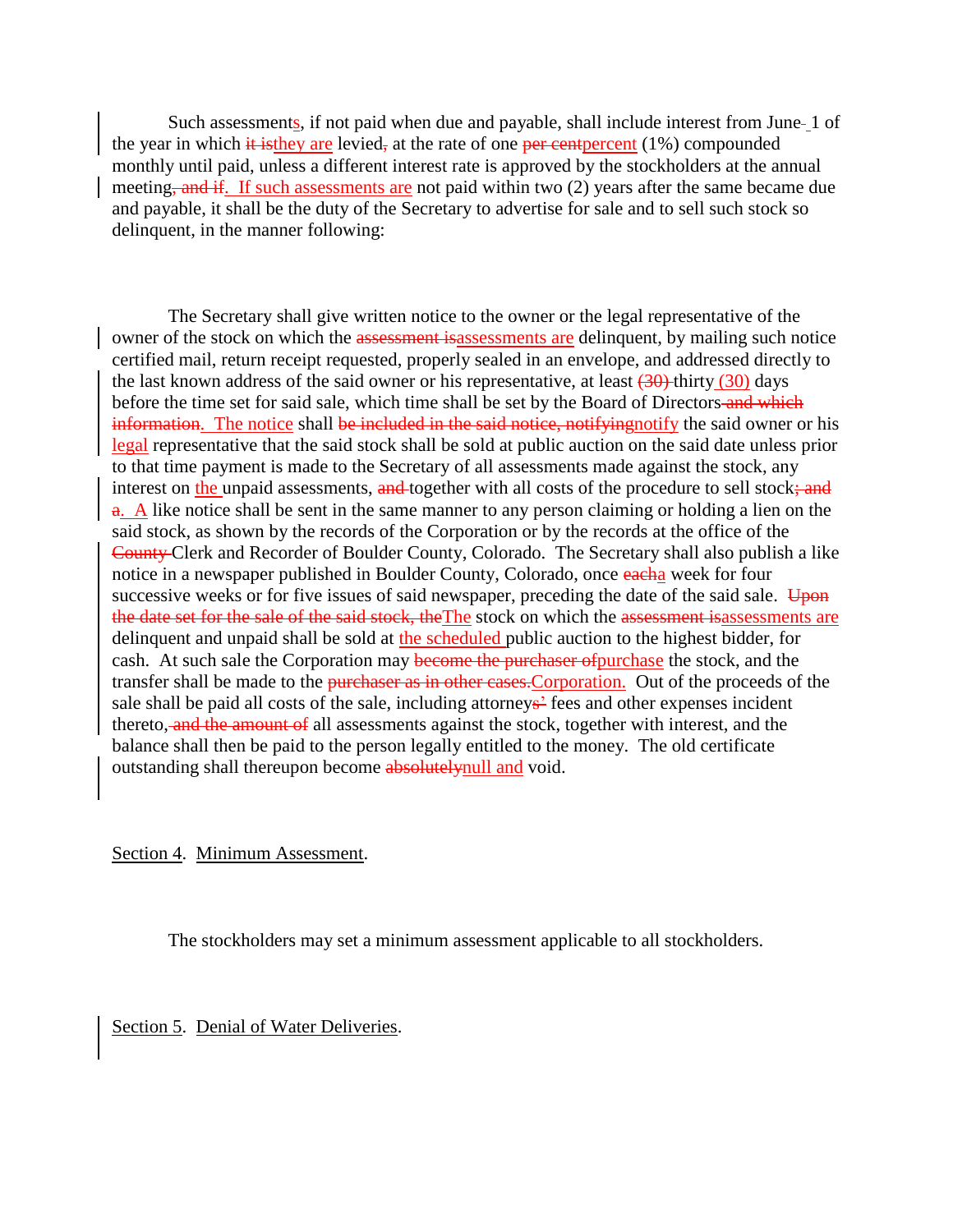In addition to any otherof the remedies provided above, the Board of Directors may deny delivery of no water owned or controlled by the Corporation, Northern Water, or any other foreign water not owned by the Corporation shall be delivered by the Corporation to, or for, any lands upon which assessments have been delinquent for a period of one year or more. Thereafter, the delinquent stockholder<del>, and, in addition, may deny to such stockholder</del> shall not have the use of any ditches, headgates, or other facilities of the Corporation until the delinquency is cured. The officers and directors of the Corporation are hereby instructed and directed to withhold delivery of water in accordance with the provisions of this Section 5 until the delinquency is cured.

Section 6. Denial of Water Deliveries to Stockholders of Member Ditches.

Upon request of the president or authorized representative of any of the member ditches of the Corporation, the Corporation and its officers and directors shall cooperate to deny delivery of water owned or controlled by the Corporation or Northern Water or any other foreign water not owned by the Corporation to a stockholder of a member ditch who is delinquent in payment of assessments to such member ditch.

# **ARTICLE XII**

# **AMENDMENTS**

These Bylaws/Articles of Incorporation may be amended at any regular, special or annual meeting of the stockholders of this Corporation, by a two-thirds vote of the stock represented at the meeting, provided a quorum is present, and provided further that the notice to each stockholder for said meeting shall have contained specific information concerning the proposed amendment or amendments.

Amendments may be proposed by the Board of Directors, a committee appointed by the Board of Directors for this purpose, or a group of stockholders representing at least ten percent (10%) of the Capital Stock of the Corporation.

These Bylaws/Articles of Incorporation may also be amended at any special meeting of the stockholders of this Corporation by a two-thirds vote of the stock represented at the meeting,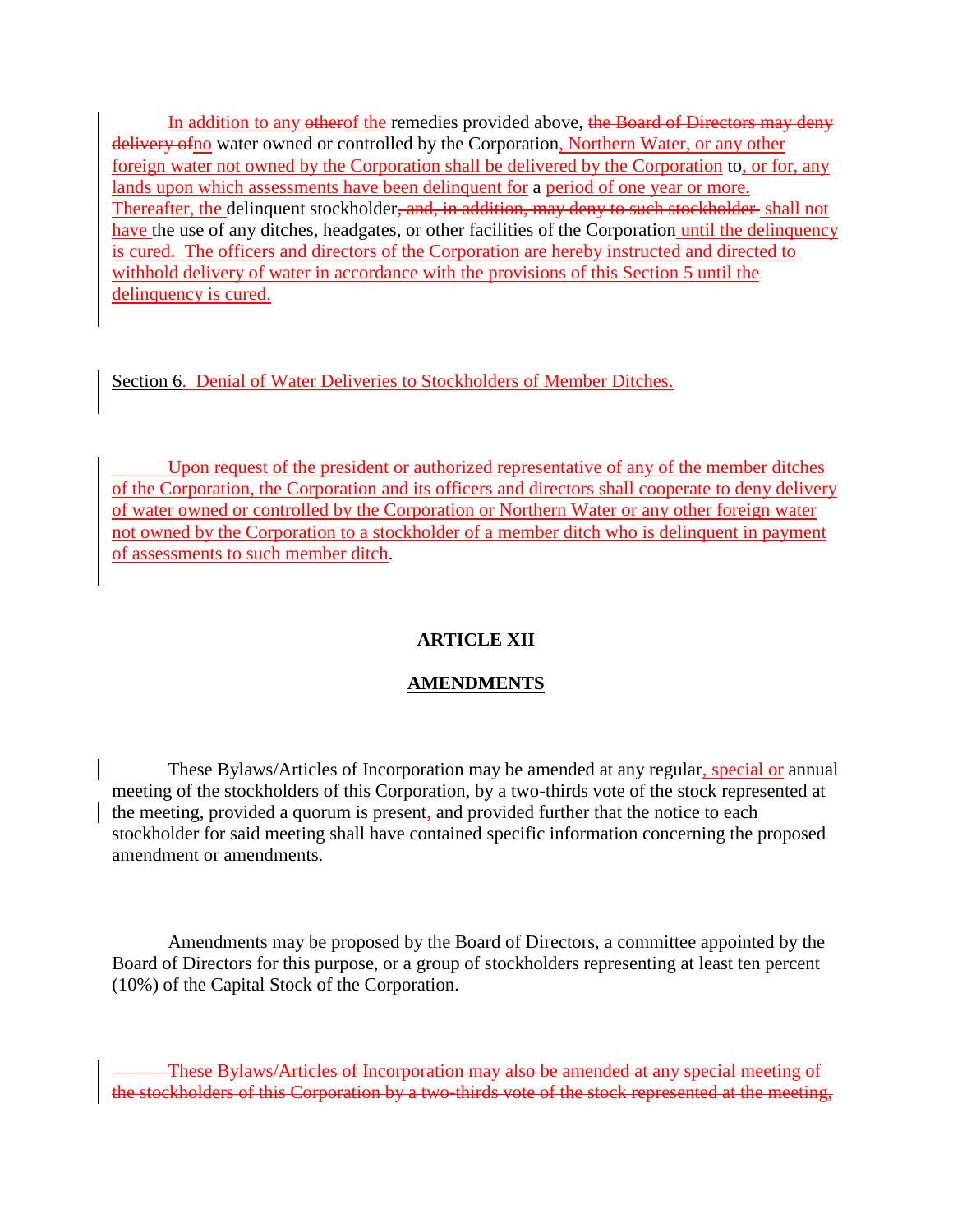provided a quorum is present, and provided further that the notice for the special meeting Fic information concerning the proposed amendment or amendments.

### **ARTICLE XIII**

#### **LIABILITY OF DIRECTORS**

A director of the Corporation shall not be personally liable to the Corporation or its stockholders for monetary damages for breach of fiduciary duty as a director, except for liability arising from (i) any breach of the director's duty of loyalty to the Corporation or its stockholders,; (ii)- acts or omissions not in good faith or which that involve intentional misconduct or a knowing violation of law<sub> $\vec{x}$ </sub>, (iii)- any transaction from which the director derived any improper personal benefit; or (iv)- any other act expressly proscribed or for which directors are otherwise liable under the Colorado Corporation Code or statutory law. If Colorado statutory law is subsequently amended to authorize corporate action further limiting or eliminating the personal liability of directors, then the liability of a director of the Corporation shall be limited or eliminated to the fullest extent permitted by Colorado statute, as so amended.

#### **ARTICLE XIV**

#### **INDEMNIFICATION**

Section 1. Definitions.

For purposes of this Article:

(a) The term "director or officer" shall include any officer or director of the Corporation or any employee or agent serving at the request of the Corporation.

(b) The term "proceeding" shall mean any threatened, pending, or completed action, suit, or proceeding, whether civil, criminal, administrative, or investigative, whether formal or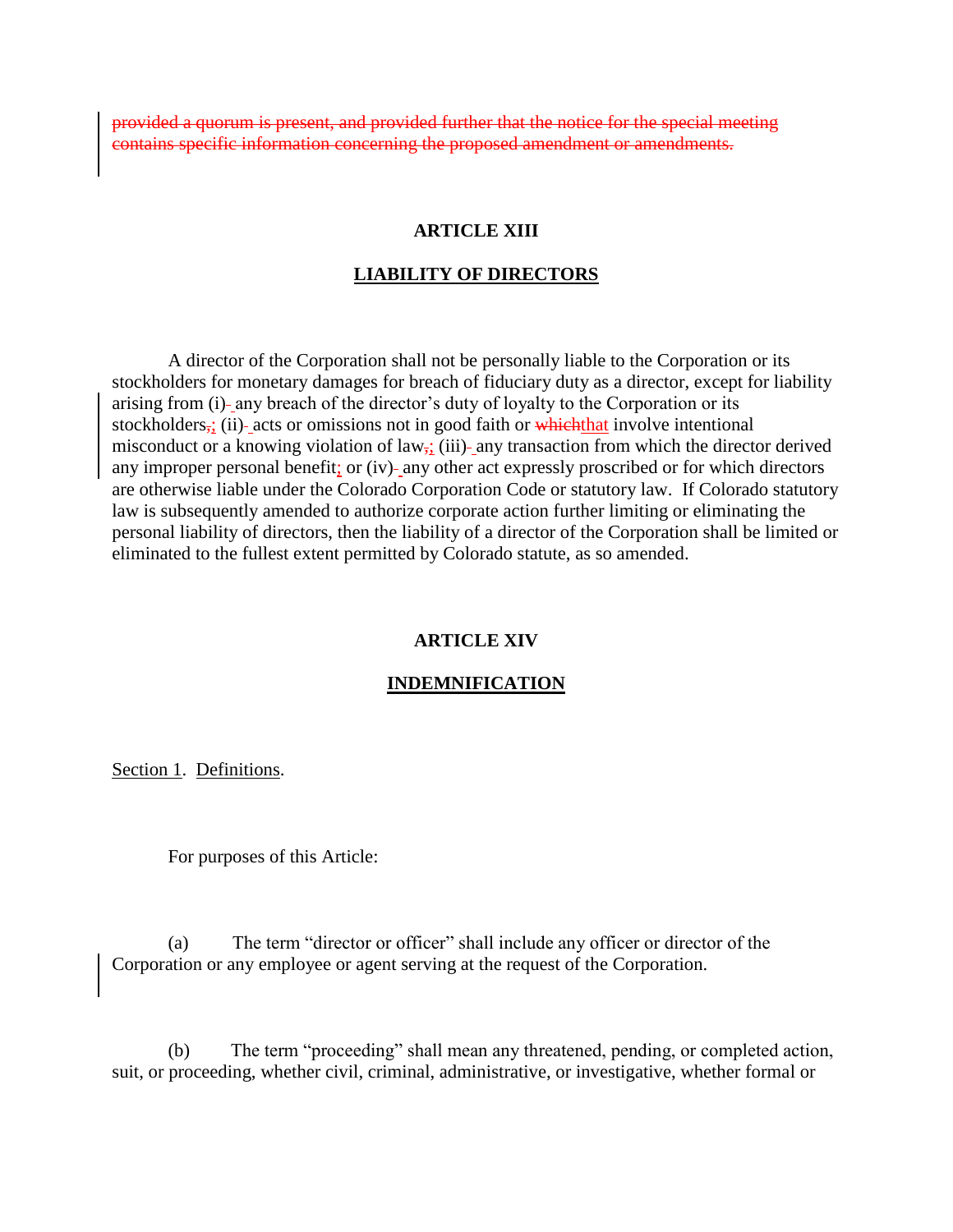informal, any appeal in such an action, suit or proceeding, and any inquiry or investigation that could lead to such an action, suit or proceeding.

(c) The term "party" includes an individual who is, was, or is threatened to be made a named defendant or respondent in a proceeding.

(d) The term "liability" shall mean any obligation to pay a judgment, settlement, penalty, fine (including an excise tax assessed with respect to an employee benefit plan), or reasonable expense incurred with respect to a proceeding.

(e) When used with respect to a director, the phrase "official capacity" shall mean the office of director in the Corporation, and, when used with respect to a person other than a director, shall mean the office in the Corporation held by the officer or the employment, fiduciary or agency relationship undertaken by the employee or agent on behalf of the Corporation, but in neither case shall include service for any foreign or domestic corporation or for any other person, employee benefit plan, or other enterprise.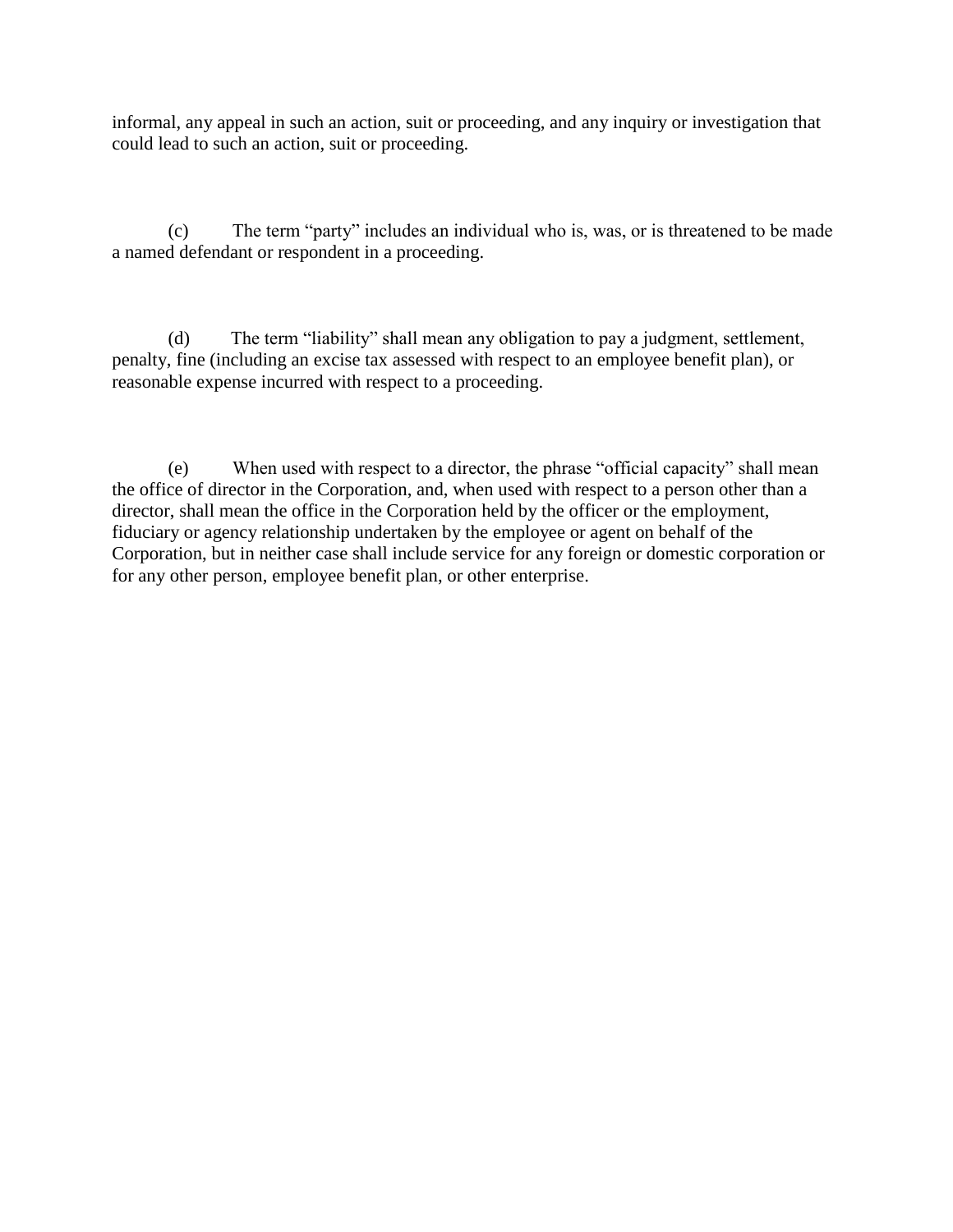## Section 2. General Provisions.

The Corporation may indemnify any person who is or was a party or is threatened to be made a party to any proceeding by reason of the fact that such person is or was a director or officer of the Corporation, against expenses, including attorney fees, liability, judgments, fines, and amounts paid in settlement actually and reasonably incurred by such person in connection with such proceeding if such person: (i) acted in good faith; (ii) reasonably believed, in the case of conduct in an official capacity with the Corporation, that the conduct was in the best interest of the Corporation, and, in all other cases, that the conduct was at least not opposed to the best interests of the Corporation; and (iii) with respect to any criminal proceeding, had no reasonable cause to believe that the conduct was unlawful. However, no person shall be entitled to indemnification under this Section 2-either: (i)- in connection with a proceeding brought by or in the right of the Corporation in which the director or officer was adjudged liable to the Corporation; or (ii) in connection with any other proceeding charging improper personal benefit to the director or officer, whether or not involving action in that person's official capacity, in which the officer or director is ultimately adjudged liable on the basis that the director or officer improperly received personal benefit. Indemnification under this Section 2 in connection with a proceeding brought by or in the right of the Corporation shall be limited to reasonable expenses incurred in connection with the proceeding. The termination of any action, suit, or proceeding by judgment, order, settlement, or conviction, or upon a plea of *nolo contendere* or its equivalent, shall not of itself be determinative that the person did not meet the standard of conduct set forth in this Section-2.

#### Section 3. Successful Defense on the Merits; Expenses.

To the extent that a director or officer of the Corporation has been wholly successful on the merits in defense of any proceeding to which he was a party, such person shall be indemnified against reasonable expenses, including attorney fees, actually and reasonably incurred in connection with such proceeding.

Section 4. Determination of Rights to Indemnification.

AnyExcept as provided in Section 3 of this Article, any indemnification under Section 2  $\theta$  this Article (, unless ordered by a court), shall be made by the Corporation only as authorized in each specific case upon a determination that indemnification of the director- $\theta$ - $\theta$  /officer is permissible under the circumstances because such personthe director/officer met the applicable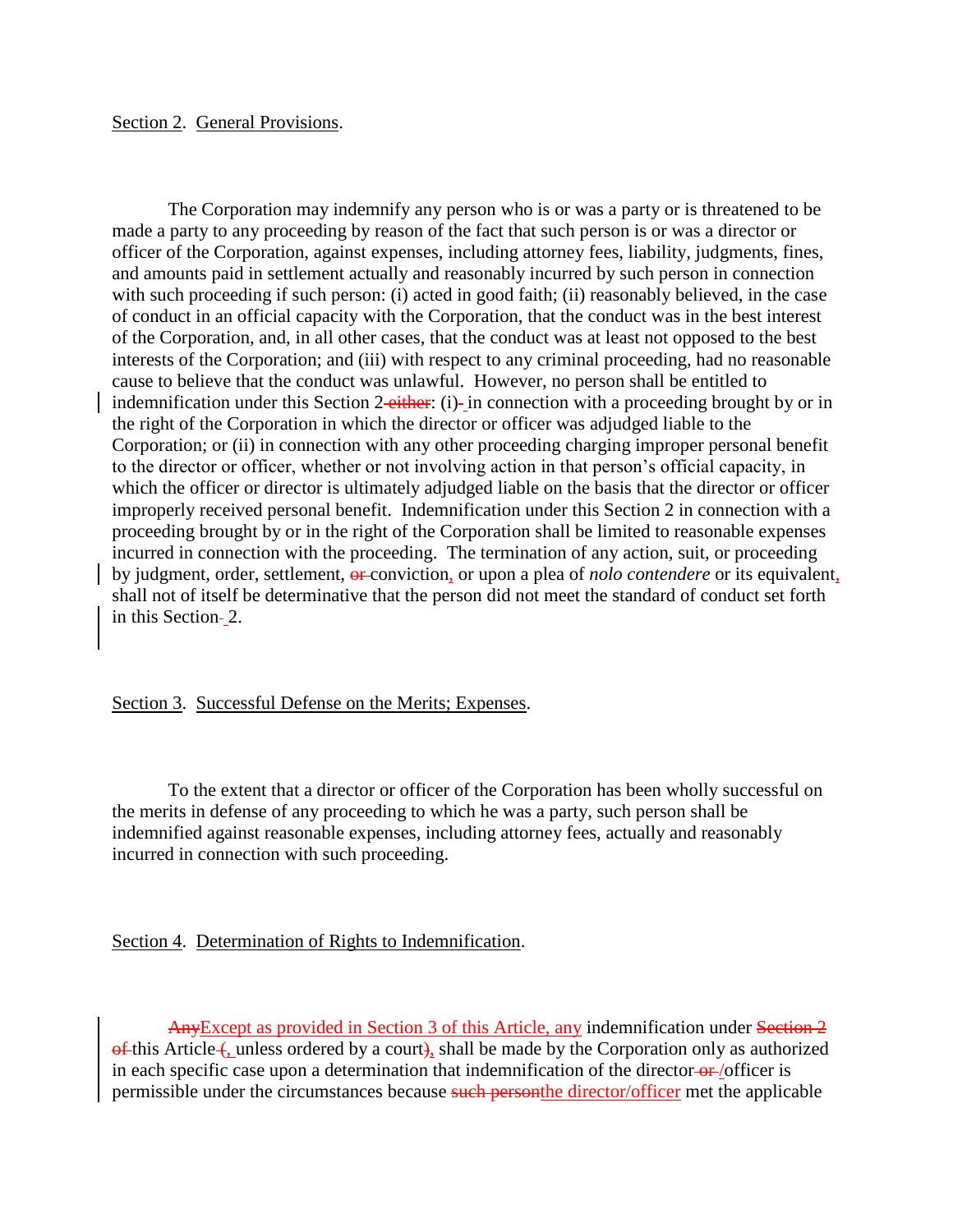standard of conduct set forth in Section-2<del>. Such determination shall be made: (i) by the Board of</del> Directors by a of this Article by one of the following:

(a)  $\Delta$  majority vote of a quorum consisting of disinterested directors who at the time of the vote are not threatened to be made parties to the such proceeding; or (ii) if such

(b) If a quorum cannot be obtained, by a vote of a majority of the members of a committee ofcreated by the Board of Directors designated by the Board, which committee shall consisting of two or more directors who are not parties to the proceeding (directors who are parties to the proceeding may participate in the designation of directors to serve on such committee); or (iii) if such a quorum of the Board of Directors cannot be obtained or such a committee cannot be established, or even if such;

 $(c)$  If a quorum is obtained, or such a committee is so designated, but such quorum or committee so directs, then by independent legal counsel selected by the Board of Directors in accordance with the preceding proceduresa written opinion, or by the voting stockholders (other than the voting stockholdersthose who are directors and are, at the time, seeking indemnification). Authorization of indemnification and evaluation as to the reasonableness of expenses shall be made in the same manner as the determination that indemnification is permissible, except that, if the determination that indemnification is permissible is made by independent legal counsel, authorization of indemnification and evaluation of legal expenses shall be made by the body that selected such counsel.);

(d) If a quorum of directors who are not parties to such a proceeding is not available, and a committee has not been formed, by independent legal counsel in a written opinion;

(e) The affirmative vote of a majority of shares of the Corporation entitled to vote represented at a duly held meeting at which a quorum is present, or the written consent of holders of a majority of the outstanding shares entitled to vote (for purposes of this subsection  $4(e)$ ), and shares owned by the person to be indemnified shall not be considered outstanding or entitled to vote thereon; or

(f) The court in which the proceeding is or was pending, on application made by the Corporation or the director/officer or the attorney or other person rendering services in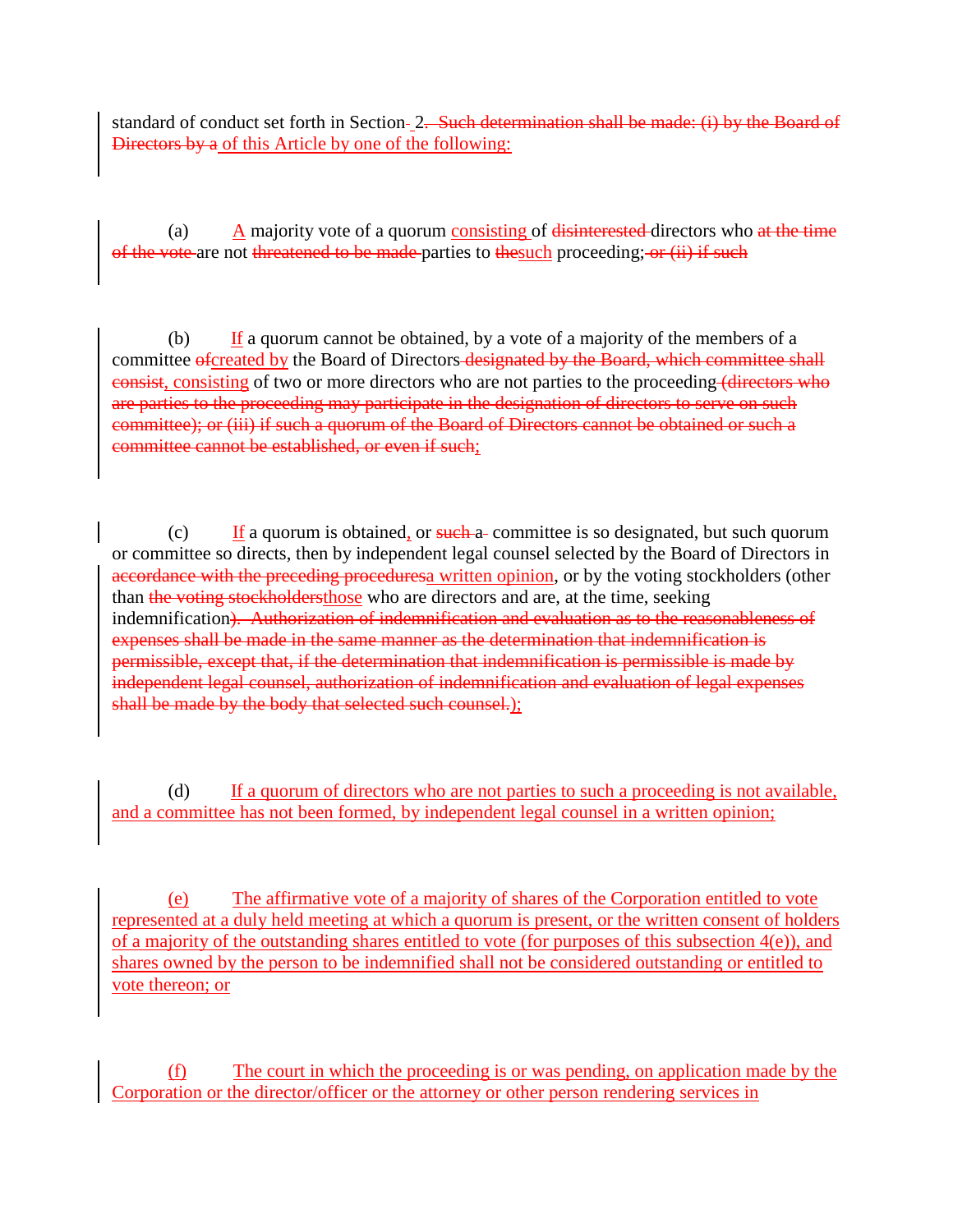connection with the defense, whether or not such application by the director/officer, attorney, or other person is opposed by the Corporation.

Section 5. Advance Payment of Expenses; Undertaking to Repay.

The Corporation may pay for or reimburse the reasonable expenses, including attorney fees, incurred by a director or officer who is a party to a proceeding in advance of the final disposition of the proceeding if:

(a) the director or /officer furnishes the Corporation a written affirmation of the director's or director/officer's good faith belief that the person has met the standard of conduct set forth in Section-  $2\div$  has been met;

(b) the director- $\theta$ - $\theta$  /officer furnishes the Corporation with a written undertaking, executed personally or on the *director's* or director/officer's behalf, to repay the advance if it is determined that the person did not meet the standard of conduct set forth in Section-2, which undertaking shall be an unlimited general obligation of the director-or-/officer, but which need not be secured, and which may be accepted without reference to financial ability to make repayment; and

(c) a determination is made by the body authorizing indemnification that the facts then known to such body would not preclude indemnification.

Section 6. Other Employees and Agents.

The Corporation may indemnify such other employees and agents of the Corporation to the same extent and in the same manner as is-provided above in Section 2 with respect to directors and officers, by adopting a resolution by a majority of the members of the Board of Directors specifically identifying by name or position the employees or agents entitled to indemnification.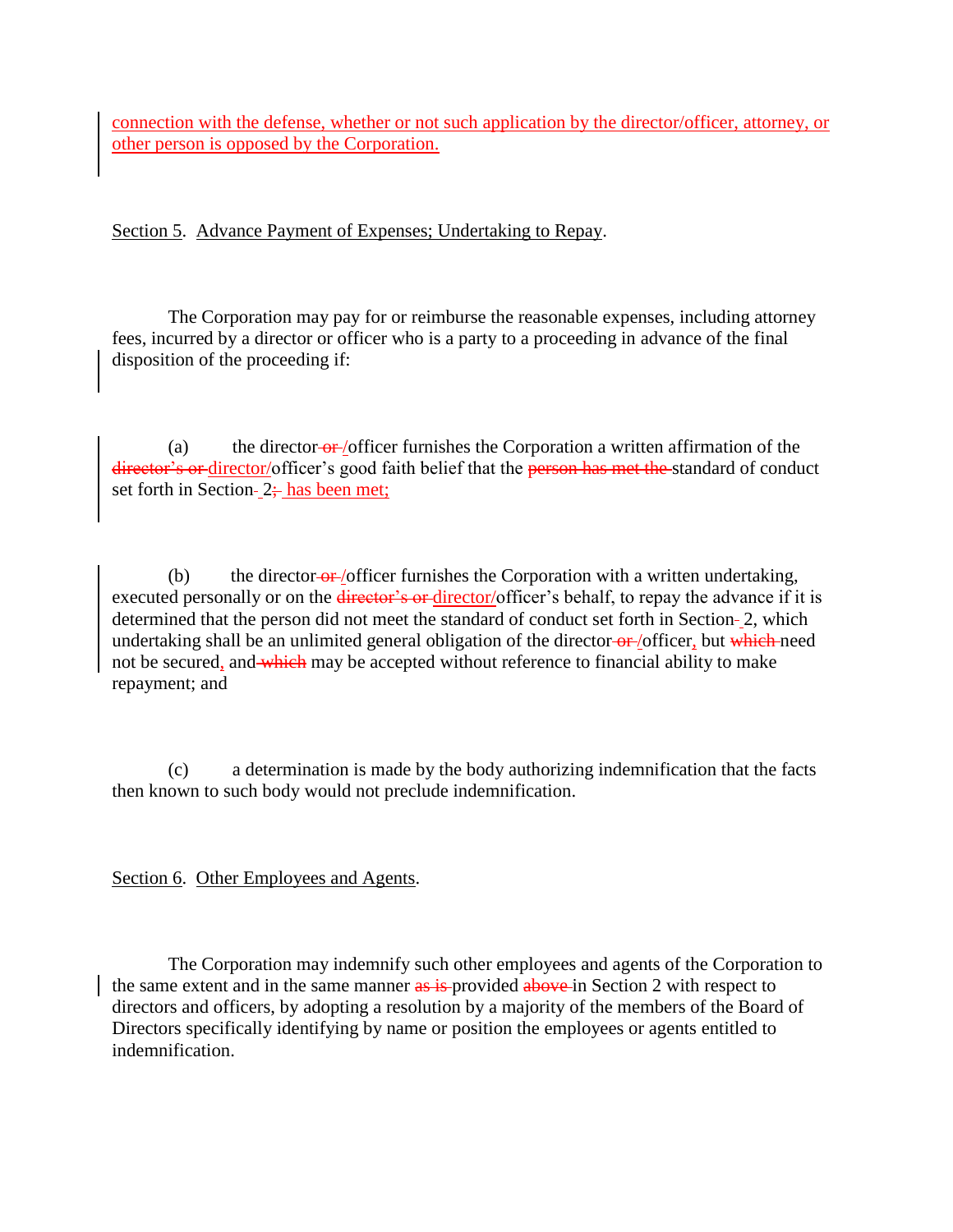#### Section 7. Insurance.

The Board of Directors may exercise the Corporation's power to purchase and maintain insurance, including, without limitation, insurance for legal expenses and costs incurred in connection with defending any claim, proceeding, or lawsuit on behalf of any person who is or was a director, officer, employee, or was serving as a director, officer, or employee, of the Corporation against any liability asserted against the persondirector, officer or employee or incurred by the person in any such capacity or arising out of the person's status as such, whether or not the Corporation would have the power to indemnify that person against such liability under the provisions of this Article.

### Section 8. Nonexclusivity of Article.

The indemnification provided by this Article shall not be deemed exclusive of any other rights and procedures to which one indemnified may be entitled under the Bylaws/Articles of Incorporation, any agreement, resolution of disinterested directors, or otherwise, both as to action in such person's official capacity and as to action in another capacity while holding such office, and shall continue as to a person who has ceased to be a director or officer, and shall inure to the benefit of such person's heirs, executors, and administrators.

Section 9. Notice to Stockholders of Indemnification.

If the Corporation indemnifies or advances expenses to a director or an officer, the Corporation shall give written notice by mail or email of the indemnification to the stockholders with or before the notice of the next stockholders' meeting.

# **ARTICLE XV**

# **DISTRIBUTION OF WATER**

Section 1. No Withdrawal without Permission.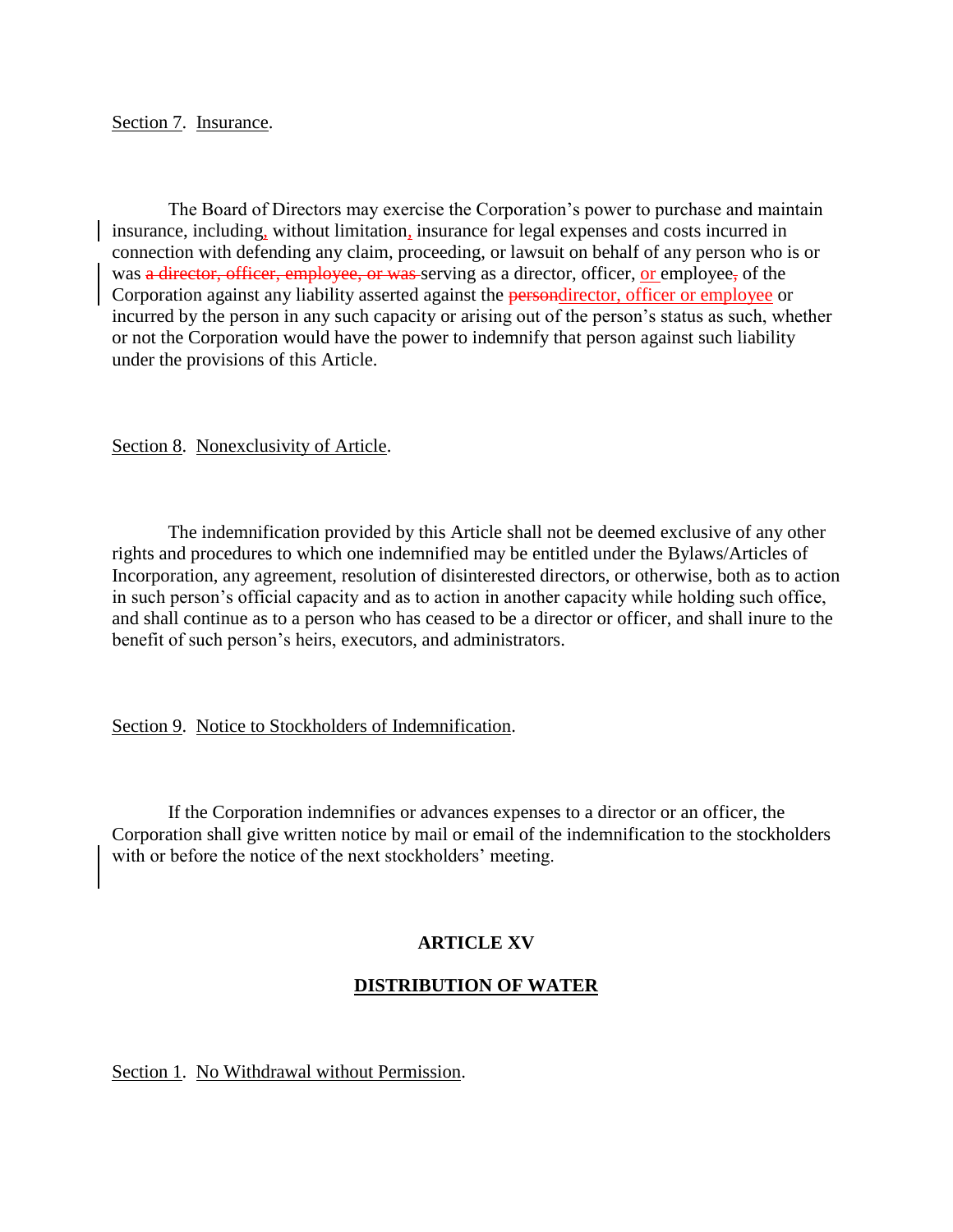No stockholder shall draw water from the system without prior permission or agreements approved by the Board of Directors.

Section 2. Transportation of Foreign Water.

All transportation of and orders for water allotted by Northern Colorado Water Conservancy District or any other foreign water not owned or controlled by the Corporation for persons or entities who are stockholders or non-stockholders of the Corporation for delivery within the Service Area utilizing the Corporation's ditches, headgates, facilities or receiving ditches shall be made in compliance with policies adopted by the Board of Directors.

Section 3. Checks, Headgates, and Other Diversion Structures.

The Board of Directors shall have the unrestricted discretion to control the location and construction of checks, headgates and other diversion structures installed in the system, and, as a condition for permitting any such checks, headgates or diversion structures, to require compliance with such structural or engineering specifications as are reasonably necessary to ensure the safety and structural integrity of the system and the unimpeded and undiminished flow of water therein.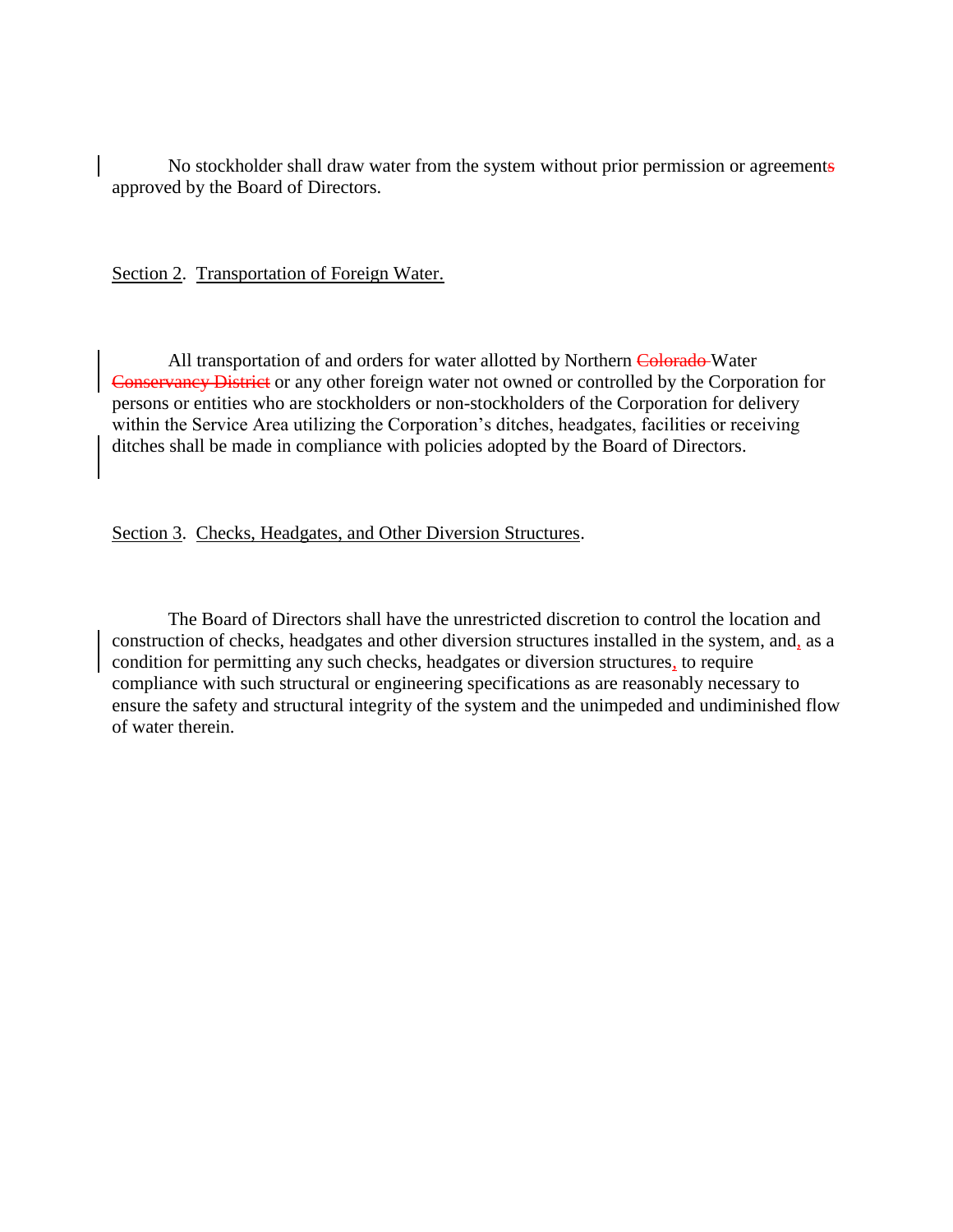Each stockholder or person receiving water through the Corporation's system desiring (i) to change permanently change the place of use forof any water to which the stockholder or person may be entitled, or (ii) to make any permanent change in distribution of any kind or nature, including, without limitation, plans of augmentation, changes in the nature of the use, time of use, purpose of use, and point of diversion, shall make prior written request therefor to the Board of Directors and to the governing body of any receiving ditches impacted by such change. If, in the opinion of the Board of Directors, such change can be made without injury to the Corporation's water system or the receiving ditches, the Corporation or other stockholders, the Board of Directors shall provide written approval of such change. Upon receipt of a similar written approval from the governing body of any receiving ditch impacted by the change, such water may be delivered to such place or places as requested upon such terms and conditions imposed by the Board of Directors and/or the governing body of any receiving ditch.

#### Section 5. Availability and Distribution.

Water delivered to the headgates of the Corporation's ditches shall be made available to stockholders only in proportion to the amount of water of Left Hand Ditch Company water, Northern Colorado Water Conservancy District water, or any other foreign water not owned by the Corporation, to which the stockholders are entitled based on their ownership. It is the duty of the Vice President of Maintenance and Operations to ascertain and deliver the amount of water available at the headgates of the Corporation's ditches for the benefit of the stockholders. It shall be the responsibility of the stockholders to notify the Corporation of shares owned and rented.

### **ARTICLE XVI**

#### **REIMBURSEMENT OF COSTS FOR CHANGE OF USE**

#### **AND FOR SPECIAL REQUESTS**

Except as authorized by the Board of Directors, any stockholder or other person receiving water through the Corporation's system desiring to make any changes described in Section-4 of Article XVI shall reimburse the Corporation for all its reasonable costs, damages, and expenses in connection therewith, including, but not limited to, attorney's fees, engineering fees, court costs, fees and costs of employees, contractors, or consultants of the Corporation, costs of measuring